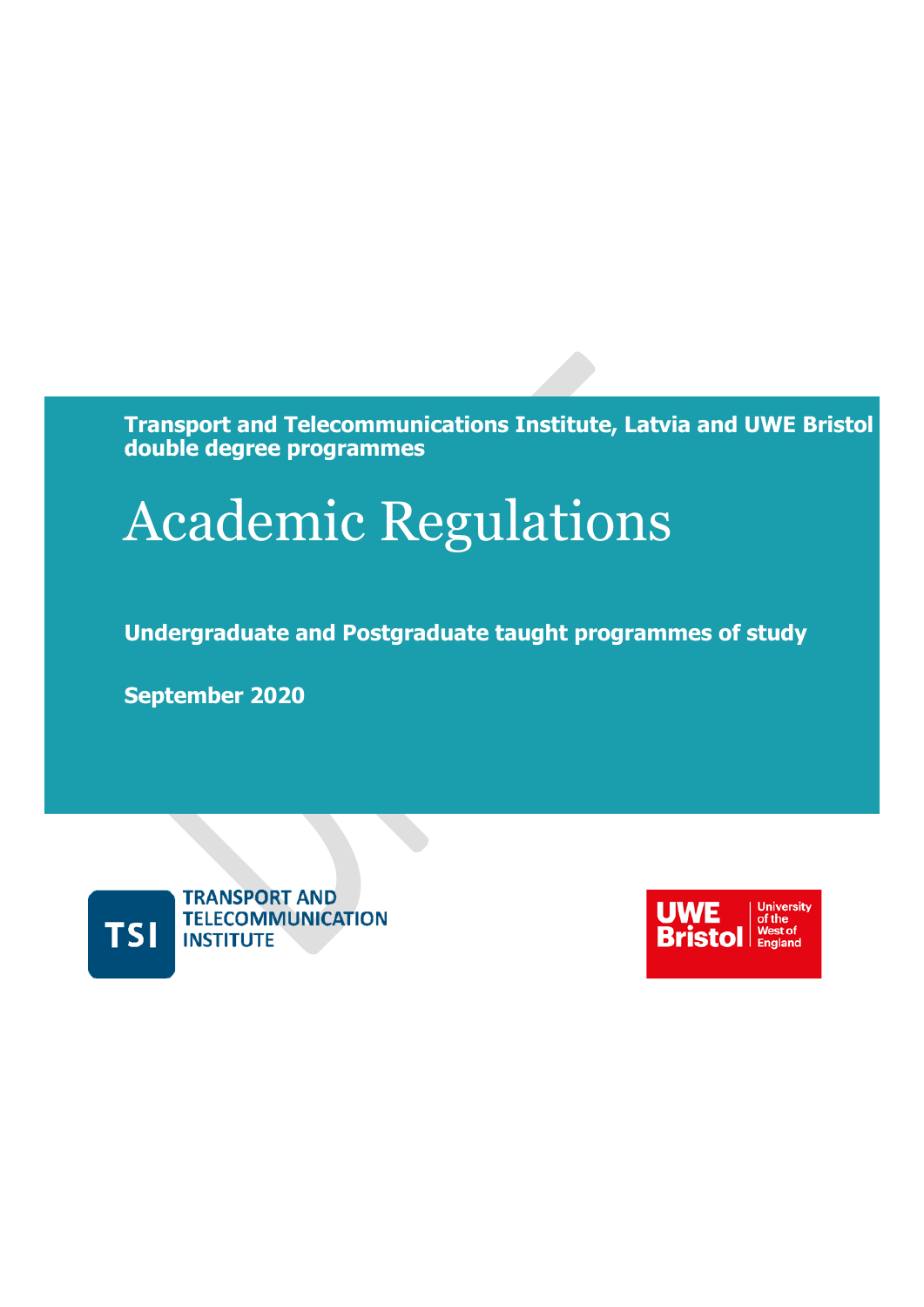## Contents

| Part A: The academic regulatory framework governing TSI - UWE double degree<br>A2. The TSI -UWE modular framework and the accumulation of credit  4 |  |
|-----------------------------------------------------------------------------------------------------------------------------------------------------|--|
|                                                                                                                                                     |  |
|                                                                                                                                                     |  |
|                                                                                                                                                     |  |
|                                                                                                                                                     |  |
|                                                                                                                                                     |  |
|                                                                                                                                                     |  |
|                                                                                                                                                     |  |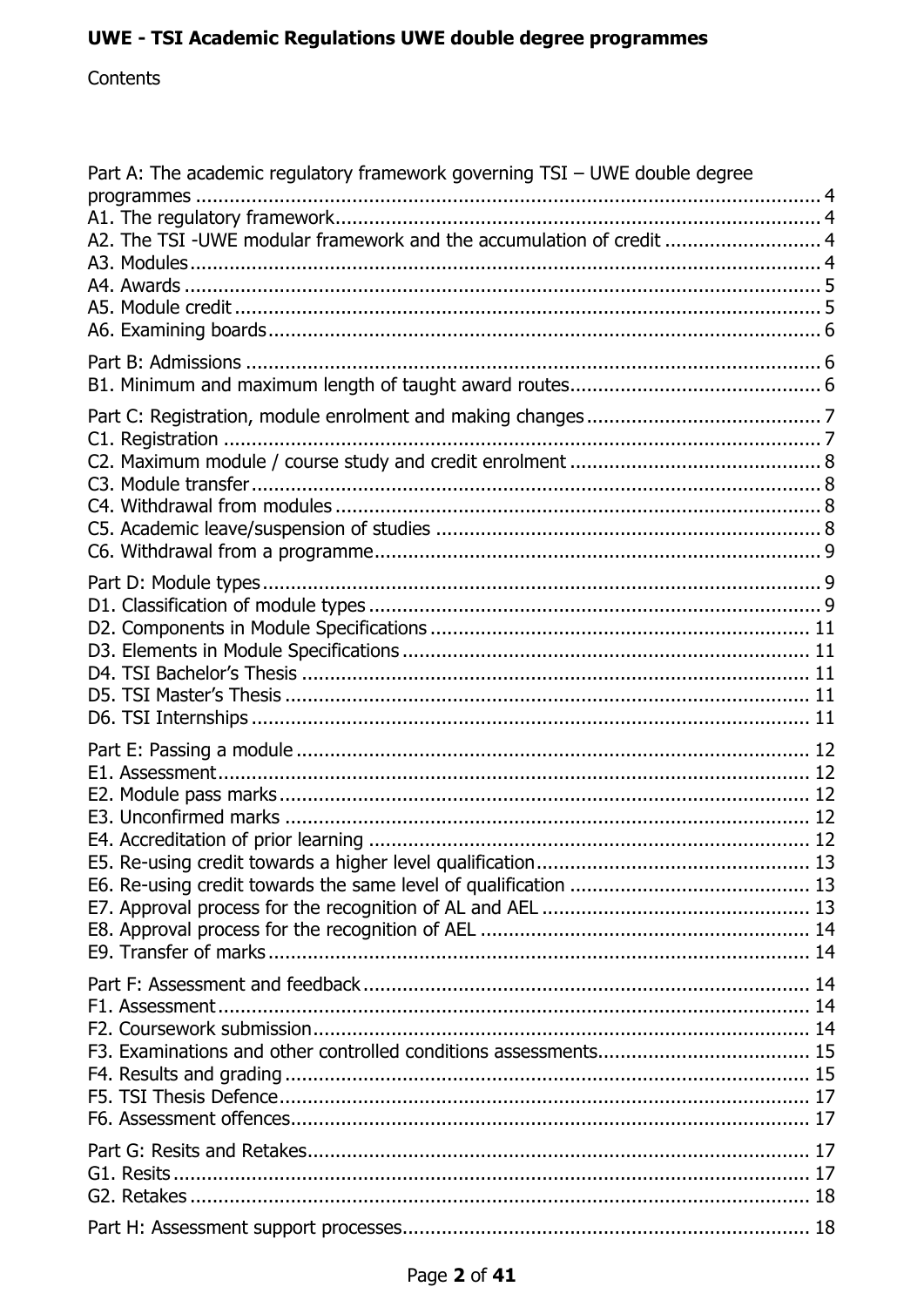| L1. Calculation of TSI double degree undergraduate and postgraduate award outcomes 21<br>L2. Calculation of UWE double degree undergraduate and postgraduate award outcomes                                   |  |
|---------------------------------------------------------------------------------------------------------------------------------------------------------------------------------------------------------------|--|
|                                                                                                                                                                                                               |  |
|                                                                                                                                                                                                               |  |
|                                                                                                                                                                                                               |  |
|                                                                                                                                                                                                               |  |
|                                                                                                                                                                                                               |  |
| PART Q: Circumstances which may affect examining board decisions  28<br>Q1. Academic appeals against a decision of an examining board  28<br>Q3. Circumstances which may affect examining board decisions  28 |  |
|                                                                                                                                                                                                               |  |
|                                                                                                                                                                                                               |  |
|                                                                                                                                                                                                               |  |
|                                                                                                                                                                                                               |  |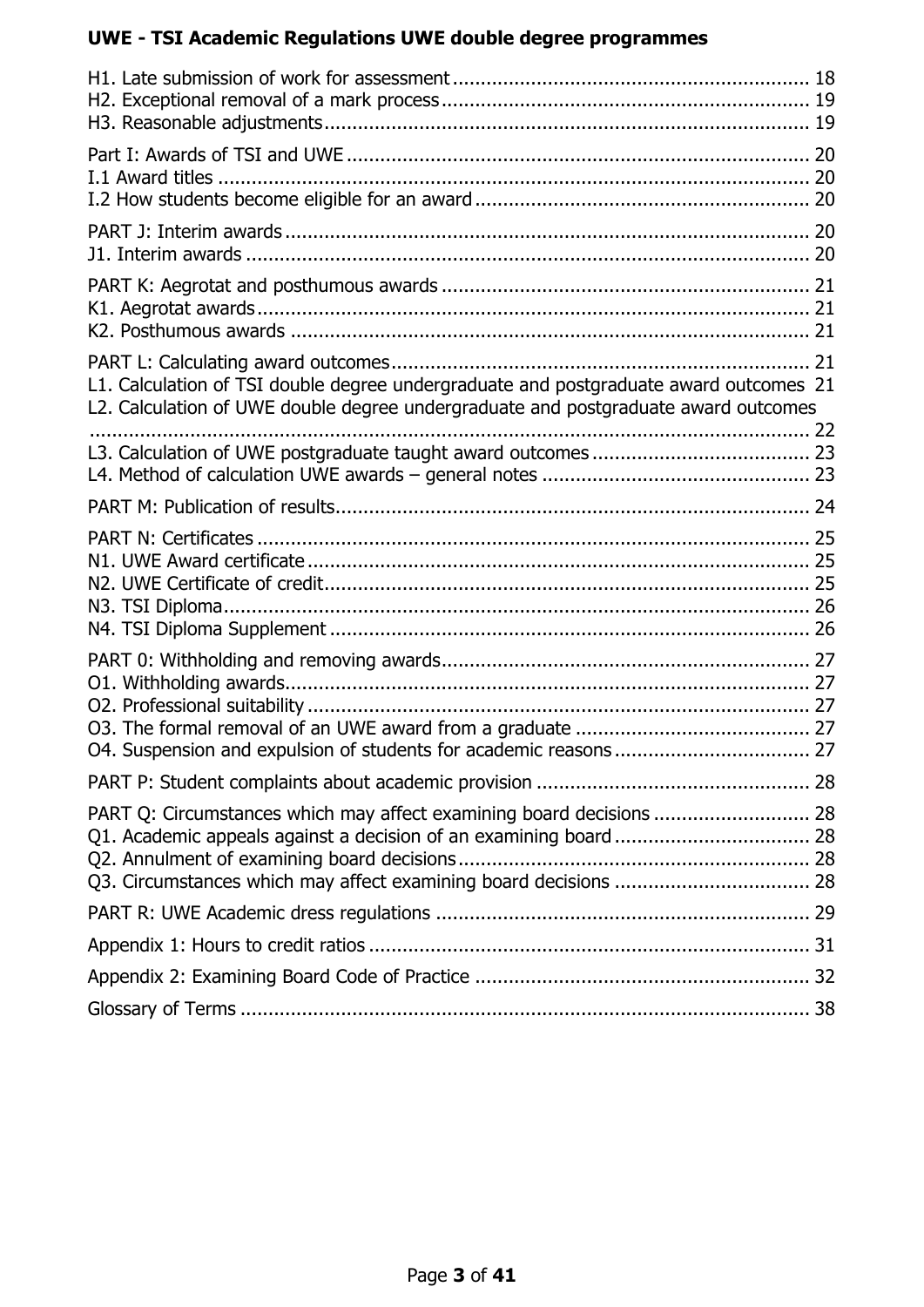## <span id="page-3-0"></span>**Part A: The academic regulatory framework governing TSI – UWE double degree programmes**

## <span id="page-3-1"></span>**A1. The regulatory framework**

The University of the West of England (UWE), Bristol, UK is an independent degree awarding body working with The Transport and Telecommunications Institute (TSI), Latvia to develop and jointly deliver double degree awards at TSI. These Academic Regulations will govern all double degrees that have been approved to run as part of the TSI-UWE collaboration. They form part of a comprehensive, consistent and coherent regulatory framework which includes the management of quality and standards through the UWE [Enhancement](http://www1.uwe.ac.uk/aboutus/departmentsandservices/professionalservices/corporateandacademicservice/quality/qualitymanagement.aspx) Framework and procedures, policies and guidance as set out below to assure consistent and equitable treatment of all students on the double degree awards. These Academic Regulations have been agreed by the UWE Academic Board and the Senate at TSI. UWE's Academic Board and the Senate at TSI are responsible for approving all amendments, and additions to these Regulations.

These Academic Regulations will have regard for the requirements of TSI and UWE governance, external organisations and professional bodies involved in recognition or accreditation of the TSI and UWE double degrees, or where external organisations request information on or arising from the quality assurance arrangements for the double degrees

Students on the TSI – UWE double degree programmes should seek information from these Academic Regulations for their programmes. These regulations and any related policies will be reviewed and maintained and published on the UWE website [here](https://www.uwe.ac.uk/study/academic-information/regulations-and-procedures) and will link through to the TSI website [https://en.tsi.lv/about-us/official-documents/.](https://en.tsi.lv/about-us/official-documents/)

## <span id="page-3-2"></span>**A2. The TSI -UWE modular framework and the accumulation of credit**

Teaching and learning undertaken as part of a TSI-UWE double degree is based on modules within a credit accumulation framework. Credit is a means of quantifying and recording the achievement of assessed learning.

## <span id="page-3-3"></span>**A3. Modules**

## **Modules are the building blocks for programmes of study and form the basis for assessment and the award of credit.**

- They are offered at specified academic levels and lead to specified amounts of credit.
- Each module must have a module specification which should be provided to students no later than the start of the module delivery period.
- Each module will have clearly defined learning outcomes and assessment requirements which a student must satisfy in order to pass it and achieve the credit.
- The assessment requirements of a module will be proportionate to its credit value and level.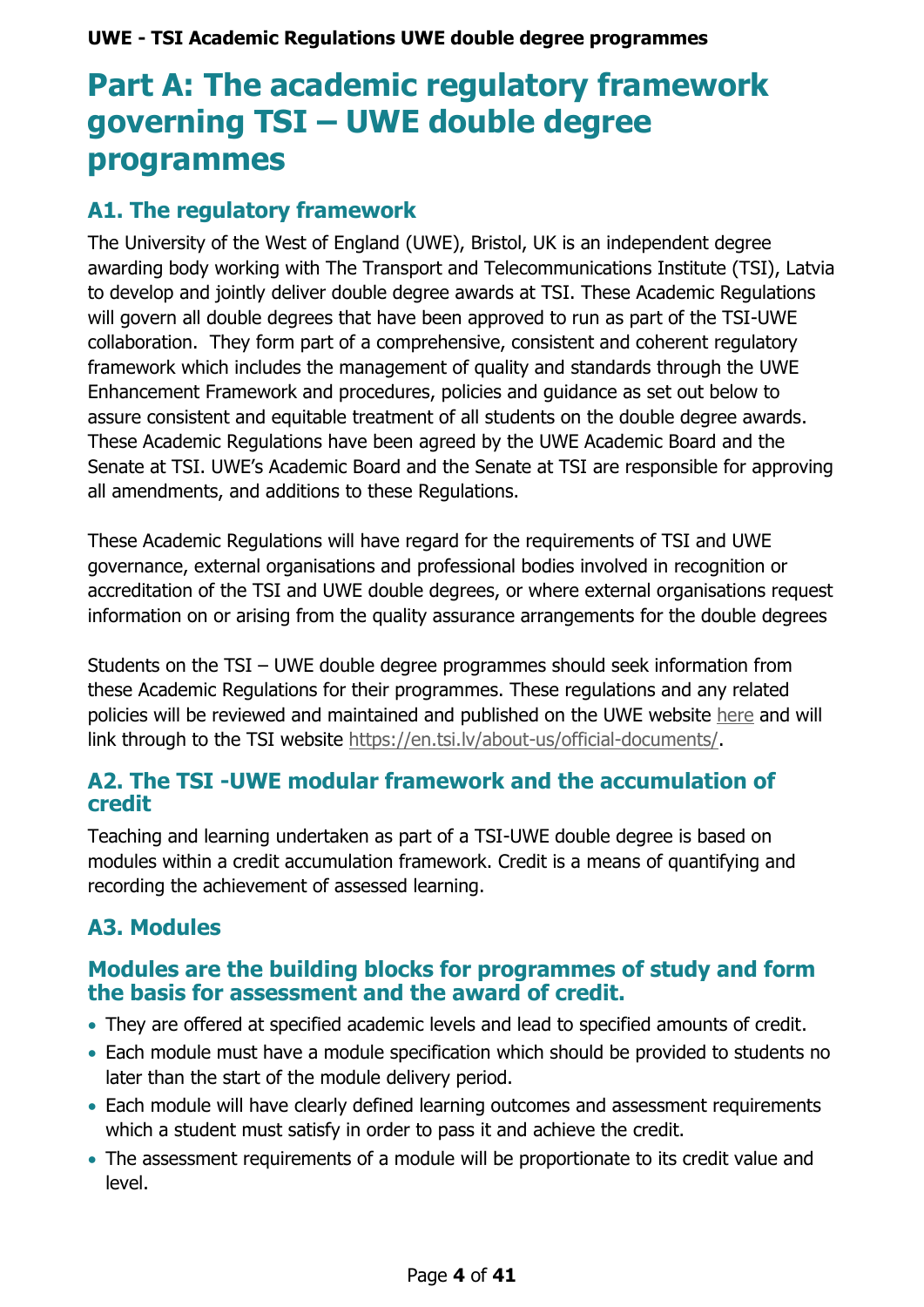- All modules belong to fields of study which are groups of related modules within which learning, teaching and assessment are organised. Changes to fields of study require the approval of UWE's Academic Board
- Changes to the module specification (credit size, level, learning outcomes, assessment profiles) cannot be made without going through approval processes agreed by TSI and UWE.
- Definitive module specifications for the double degrees are published from the UWE source records.

## <span id="page-4-0"></span>**A4. Awards**

- The University of the West of England may grant awards as set out in its [Ordinances](http://www2.uwe.ac.uk/services/Marketing/students/Student%20advice/University-Ordinances.pdf) and as approved by Academic Board.
- Details of UWE's qualification types of undergraduate and postgraduate awards and their credit requirements are set out in its [Academic Regulations and Procedures.](https://www.uwe.ac.uk/study/academic-information/regulations-and-procedures)
- TSI is an accredited institute responsible for the operation of degree and Latvian State approved diplomas.
- An award is a university qualification granted to a student for successful completion of the requirements as set out in the approved programme specification. The specification states the award title, award structure, curriculum, teaching, learning and assessment requirements, and modules making up the programme as well as the Academic Regulations that govern the programme.
- Students become eligible for awards through the accumulation of credit given at levels recognised in the UK Further and Higher Education Framework. Progression through the programme levels is governed by the achievement of academic pre-requisites as described in the programme specification. The source for the programme specification is UWE.
- Each award will have clearly defined credit requirements at each level which a student must satisfy.
- Only modules which are approved for a named award may contribute towards its credit requirements. Students may not substitute credit achieved in other modules for failure to achieve credit in modules valid for the named award.
- The rights of students to tuition, assessment, certification and receiving an award are subject to remaining in good standing with the TSI and UWE.
- Students registered for a double degree who successfully complete the requirements of their programme of study will be eligible to receive an award from both UWE and TSI as set out in the approved programme specification.

## <span id="page-4-1"></span>**A5. Module credit**

The number of credits per module is determined by the amount of notional study time required to complete the module. Notional study time includes formal staff/student contact time, independent study, private study, time spent on internships when required, revision and the completion of assessment requirements.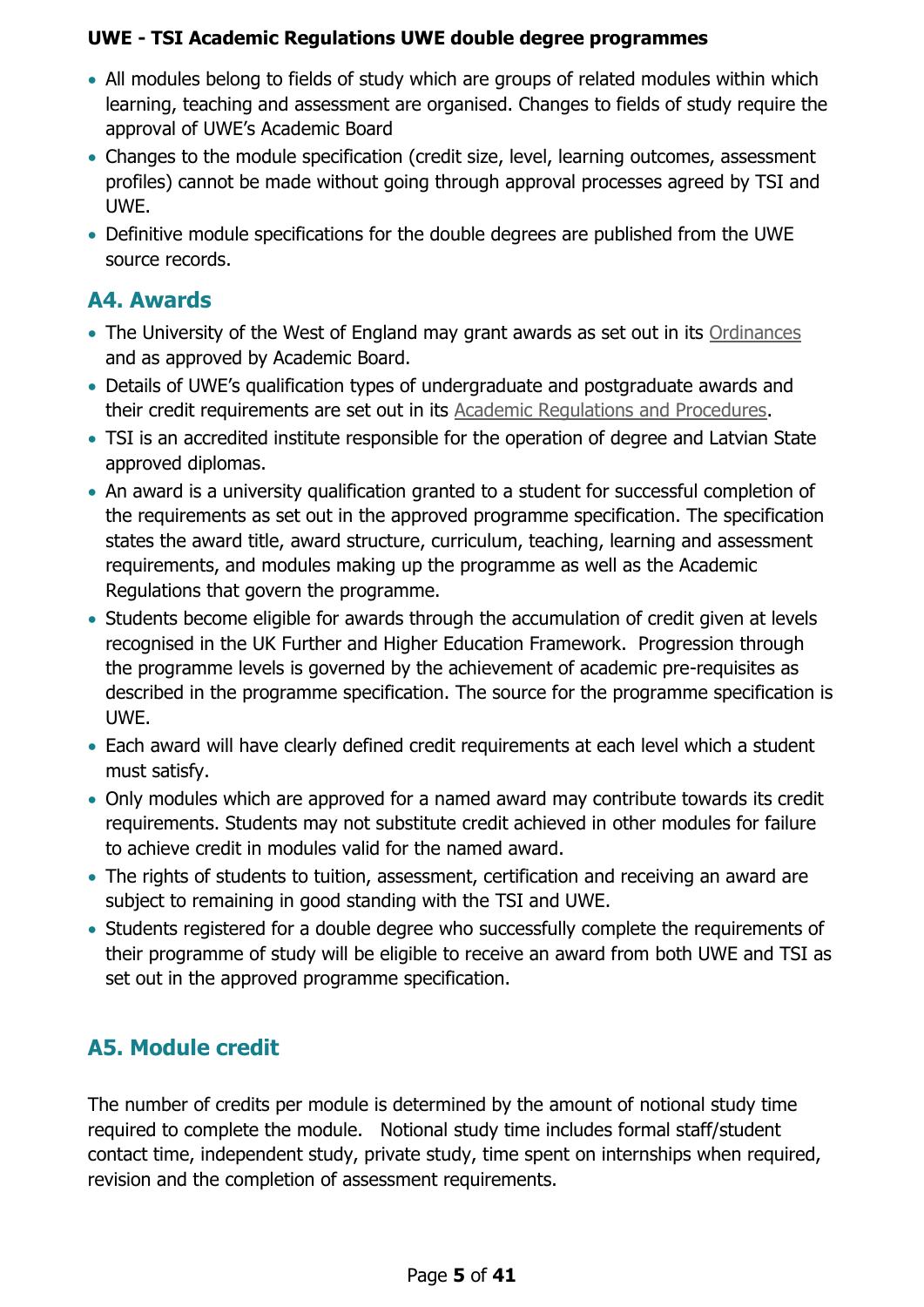Under these Academic Regulations, 1 TSI credit involves 40 hours of notional study time. See appendix 1.

TSI credits are aligned to ECTS credits which may then be aligned to UWE credits. 1 TSI credit corresponds to 1.5 ECTS credits, or 3 UWE credits. See appendix 1.

## <span id="page-5-0"></span>**A6. Examining boards**

The examining board is the sole body which may act on behalf of UWE's Academic Board and in awarding UWE credit, granting a UWE award or amending a properly executed decision.

The examining board is the sole body which may act on behalf of TSI's Senate in awarding TSI credit.

The Examining Board makes recommendations to the TSI Senate on the granting of a TSI award.

The responsibilities of the examining boards for the TSI-UWE double degrees are set out in Examining Board Code of Practice (Appendix 2).

## <span id="page-5-1"></span>**Part B: Admissions**

These regulations should be read in conjunction with the Admissions Policy.

Applicants will be assessed against the entry criteria as agreed with UWE and TSI for each double degree.

The students admitted to the double degree programmes are students of both TSI and UWE.

An applicant may be admitted to an award beyond the initial entry point subject to satisfying the entry requirements and providing evidence to both TSI and UWE which demonstrates they have already achieved the required learning outcomes.

TSI and UWE reserve the right not to offer a place to an applicant who has previously been subject to formal proceedings at the institution which concluded they were unsuitable for a particular programme or for admission to the double degree programmes in general.

## <span id="page-5-2"></span>**B1. Minimum and maximum length of taught award routes**

The normal maximum period for completion of an award will be determined by the assessment regulations for that award, including the maximum permitted opportunities for assessment. It may also be constrained by limitations on the life span of module(s) due to the availability of resources or the need to safeguard the currency of knowledge.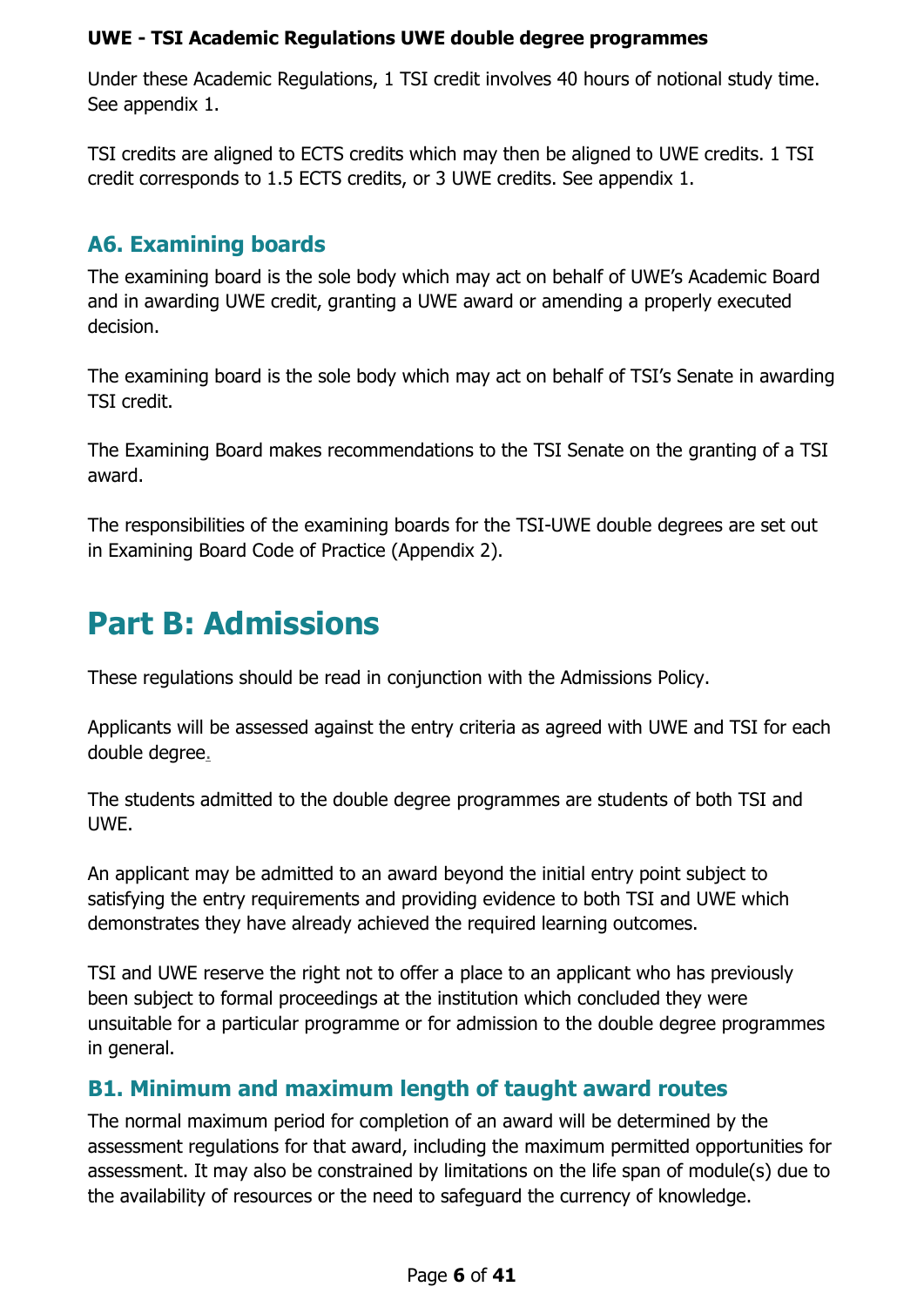Maximum periods are subject to professional body requirements for accredited awards which will be stated in the programme specification.

The following minimum credit requirements and notional study time apply to the awards covered by these academic regulations for students who meet the TSI and UWE's entrance requirements and are admitted at the start of the programme.

| <b>Awards</b>           |                                     | <b>TSI</b>    | <b>UK</b>     | <b>ECTS</b>    | <b>Notional Study</b> |
|-------------------------|-------------------------------------|---------------|---------------|----------------|-----------------------|
|                         |                                     | <b>Credit</b> | <b>Credit</b> | <b>Credits</b> | <b>Time</b>           |
|                         |                                     | <b>Total</b>  | <b>Total</b>  | <b>Total</b>   |                       |
| <b>UWE</b>              | Honours degree (including a         | 160           | 480           | 240            | 6400 hours            |
|                         | foundation year)                    | credits       | credits       | credits        |                       |
| <b>TSI</b>              | <b>Bachelor of Natural Sciences</b> |               |               |                |                       |
|                         | in Computer Sciences                |               |               |                |                       |
| <b>UWE</b>              | <b>Masters Degree</b>               | 60            | 180           | 90             | 2400 hours            |
| <b>TSI</b>              | <b>Master of Natural Sciences</b>   | credits       | credits       | credits        |                       |
|                         | in Computer Science                 |               |               |                |                       |
| <b>TSI</b>              | Professional Master in              |               | 240           | 120            | 3200 hours            |
| Aviation Management and |                                     | credits       | credits       | credits        |                       |
|                         | <b>Organization Management</b>      |               |               |                |                       |
|                         | Qualification                       |               |               |                |                       |

## <span id="page-6-0"></span>**Part C: Registration, module enrolment and making changes**

## <span id="page-6-1"></span>**C1. Registration**

All applicants who have firmly accepted offers of a place are required to register with TSI and UWE in order to become students of TSI and UWE. All returning students must reregister with TSI each semester and UWE as required at the start of every new academic year.

An applicant or student who does not have any outstanding tuition fee debt or obligation to TSI may register for an award subject to:

- meeting the specified entry requirements;
- meeting any requirements set by a professional body;
- the availability of the award;
- any limit on the number of available places.

Students may:

- not register for more than one double degree award simultaneously;
- not receive more than one double degree award of TSI and UWE as a result of a continuous period of registration for a specific award.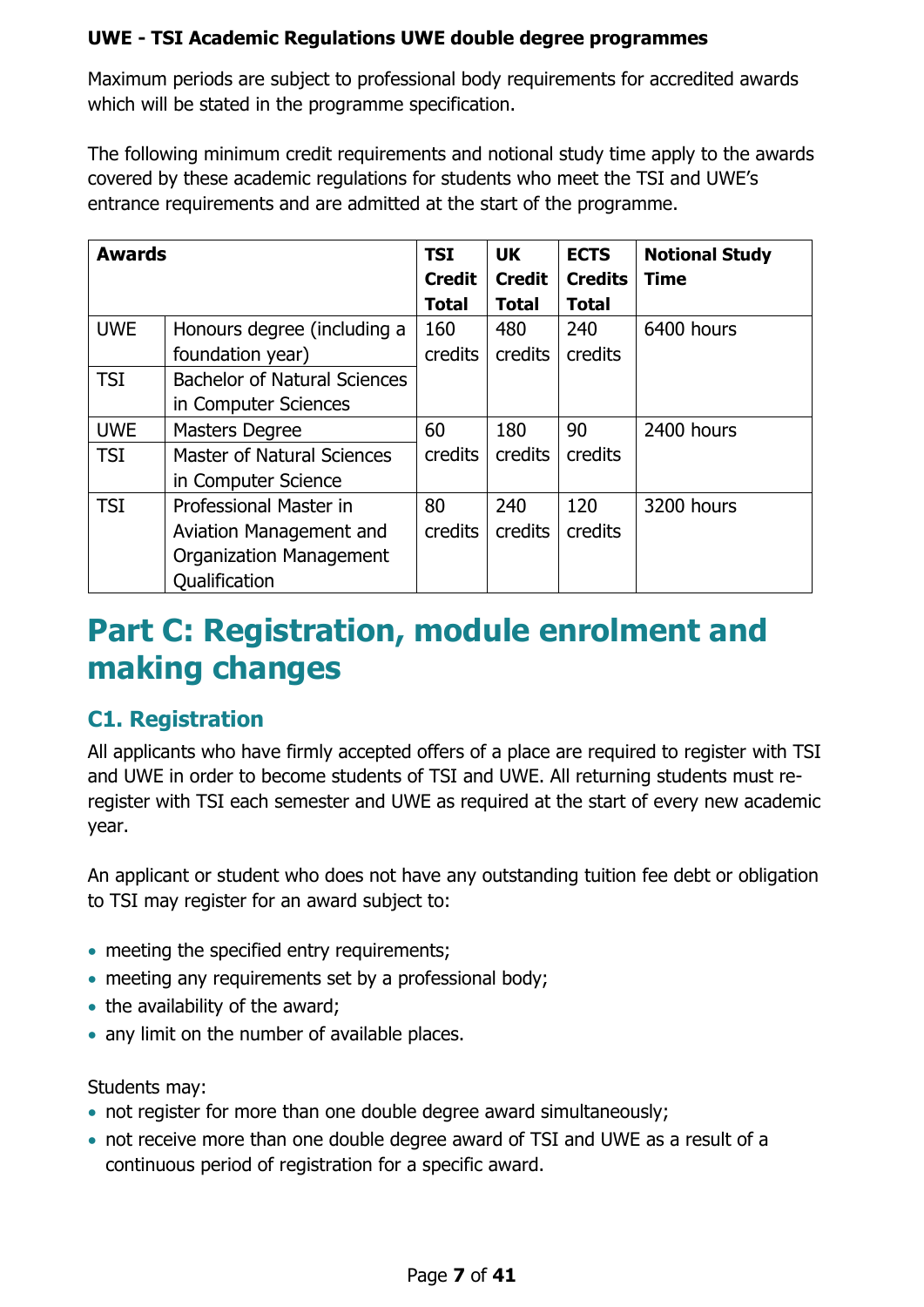Registration will be terminated when a student achieves the required credits, and receives the highest award for which they are eligible.

Only those students who have registered for a TSI-UWE double degree shall be eligible to sit the Module assessments.

TSI and UWE may, in exceptional circumstances and at their sole discretion, refuse to permit a student to register for a double degree award.

## <span id="page-7-0"></span>**C2. Maximum module / course study and credit enrolment**

- Full-time undergraduate students will be enrolled on 40 TSI credits (UWE equivalent 120 credits) in an academic year.
- Part-time undergraduate students will be enrolled on a maximum of 32 TSI credits (UWE equivalent 90 credits) in an academic year.
- Students on postgraduate taught awards will be enrolled on a maximum of 40 TSI credits (UWE equivalent 120 credits) in an academic year.

## <span id="page-7-1"></span>**C3. Module transfer**

| <b>Scenario</b>                           | <b>Outcome</b>                            |  |  |
|-------------------------------------------|-------------------------------------------|--|--|
| Where permitted by the critieria in C2, a | If the transfer is approved, the original |  |  |
| student may request to transfer before 14 | module is removed from the student's      |  |  |
| calendar days have elapsed from the start | record and the attempt is not lost.       |  |  |
| of the teaching period                    |                                           |  |  |
| A transfer request made 14 calendar days  | A transfer is not permitted.              |  |  |
| after the start of the teaching period.   |                                           |  |  |

## <span id="page-7-2"></span>**C4. Withdrawal from modules**

| <b>Scenario</b>                                 | <b>Outcome</b>                               |
|-------------------------------------------------|----------------------------------------------|
| Withdrawal request <b>before</b> one quarter of | Module is removed from the student's         |
| the delivery period or the date of the first    | $record$ – the attempt is not lost.          |
| assessment.                                     |                                              |
| Withdrawal request <b>after</b> one quarter of  | Module remains on the student's record       |
| the delivery period or the date of the first    | and its status is 'withdrawn' $-$ an attempt |
| assessment.                                     | is lost unless another is granted on the     |
|                                                 | basis of accepted personal circumstances.    |
| Withdrawal request after the module             | Not permitted.                               |
| completion date.                                |                                              |

A student who remains enrolled on a module and does not complete it will fail that attempt.

## <span id="page-7-3"></span>**C5. Academic leave/suspension of studies**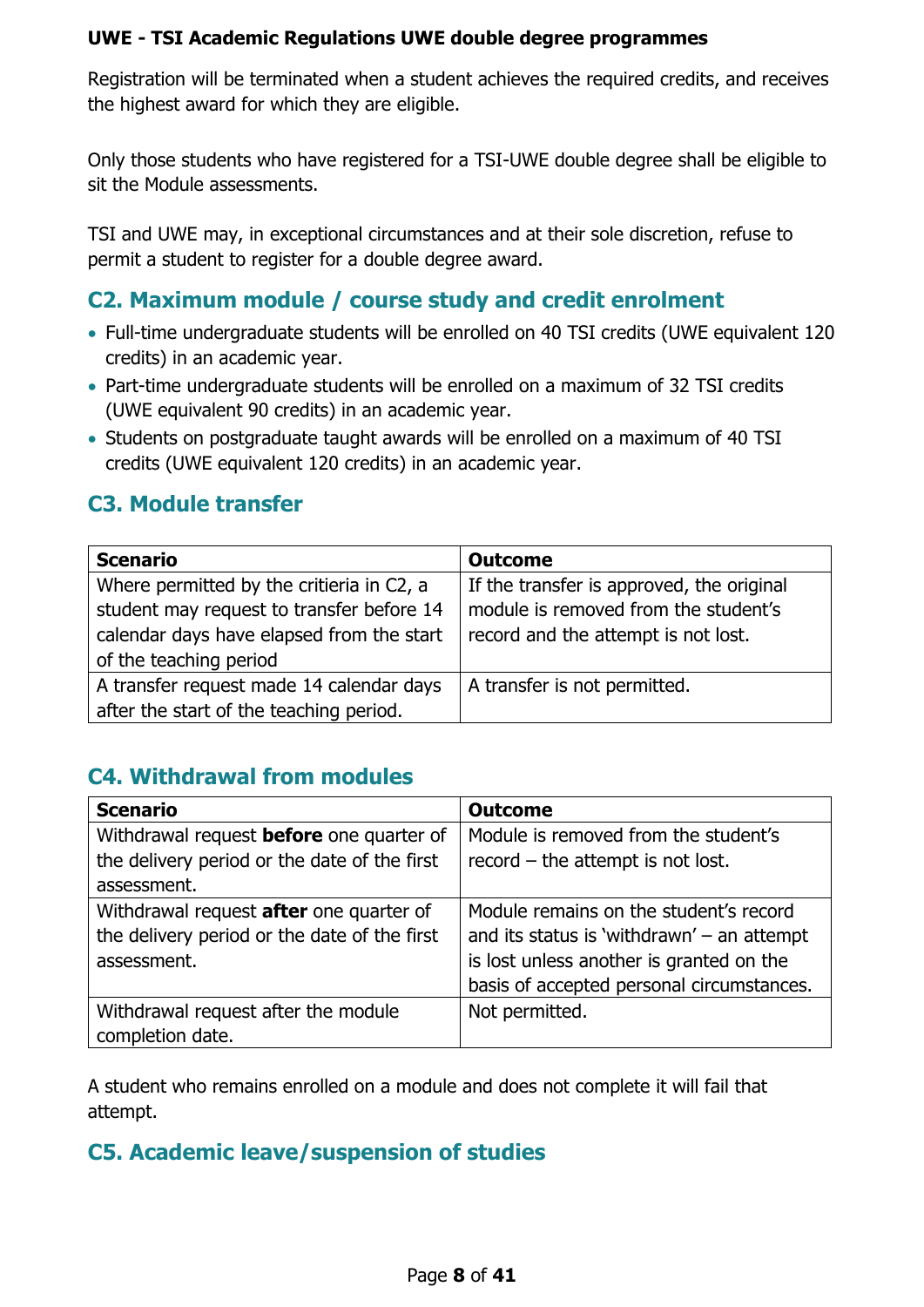A student may request academic leave and suspend their studies with the intention to return to the programme within an agreed period. They will only be able to return to a programme if it is still running.

Academic leave can be up to a maximum of two years after which time a student must return to the programme or withdraw.

When on academic leave a student is not enrolled on the programme and so will not be eligible to take part in any learning activities including submitting work for assessment.

TSI will inform UWE of any students who are on academic leave, the date the academic leave commenced and the agreed period.

On a student's return:

- all assessments for all outstanding modules will need to be taken, even if work was submitted previously and examinations were sat, unless the whole module has already been passed;
- the form of module assessment may be different;
- they may be required to change their individual study plan depending on the number of modules they have already passed.

## <span id="page-8-0"></span>**C6. Withdrawal from a programme**

These regulations should be read in conjunction with the TSI Fees Policy.

A student can permanently withdraw from their studies at any point in an academic year.

The date of the withdrawal is the date that TSI receives written notification from the student of their decision.

There may be fee implications for transferring, withdrawing or suspending studies.

TSI may withdraw a student from their programme of study where there is no evidence of engagement and all efforts to secure their re-engagement have failed.

## <span id="page-8-1"></span>**Part D: Module types**

## <span id="page-8-2"></span>**D1. Classification of module types**

## **Standard modules**

- The default type of module. Unless otherwise stated in the module specification, a module is classed as a standard module.
- There is no requirement for a component of controlled conditions assessment, unless it is a condition of professional, statutory or regulatory body accreditation in which case it will be component (A).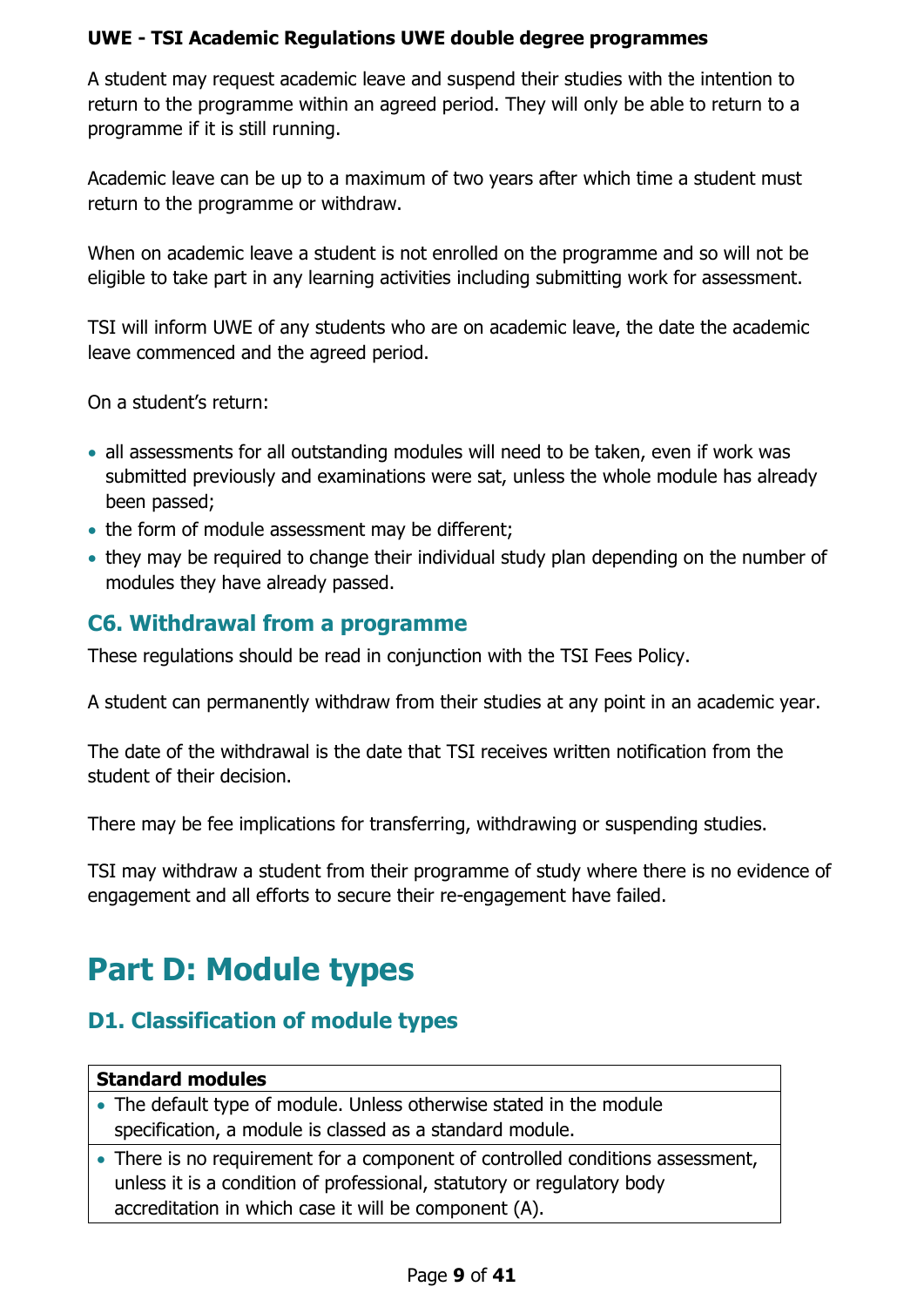- May have a second component of assessment (B) which does not have to be taken under controlled conditions.
- Component marks and the module mark are expressed as percentages. This will either be a weighted average of two components, or if there is only one component (A) the mark for (A).
- At levels 0 and 1 **only**, if there are two components, one component may be assessed as pass/fail. The overall module mark will be the mark for the other component.
- A student has the right to two attempts. Within each they have one sit and one resit, normally taken within the same academic session.
- No marks are carried over between attempts.

## **Project modules**

- Has only one component (A). This requires the completion of a project, dissertation or similar piece of extended, individual or group work.
- The overall mark is expressed as a percentage.
- A student has the right to two attempts. Within each they have one sit and one resit, normally taken within the same academic session.
- The resit is the resubmission of the project report, dissertation or other requirement as defined in the module specification.
- No marks are carried over between attempts.

## **Professional practice modules**

- Must have one component (A) which is the assessment of professional competencies by an appropriately qualified practitioner. This is marked as pass / fail.
- Normally undertaken in a professional setting and combines practice and study.
- May have specified entry and assessment requirements where the module contributes to an award which is recognised or accredited.
- May have a second component of assessment (B). The mark for (B) must be expressed as a percentage. (B) does not have to be taken under controlled conditions. This becomes the mark for the whole module.
- If the overall outcome is a 'pass', it is not included in any award calculation.
- If additional means of differentiating performance in professional competencies have been agreed at the request of a professional body, these will be recorded on the certificate of credit.
- Students are not entitled to an automatic resit or retake. This is granted by the Award Board.
- The method and attendance requirements for a resit or retake of the professional competencies component are determined by the Award Board.
- If a student is permitted a retake they must repeat all assessments, including the assessment of professional competencies.
- If a further attempt is granted no marks are carried over between attempts.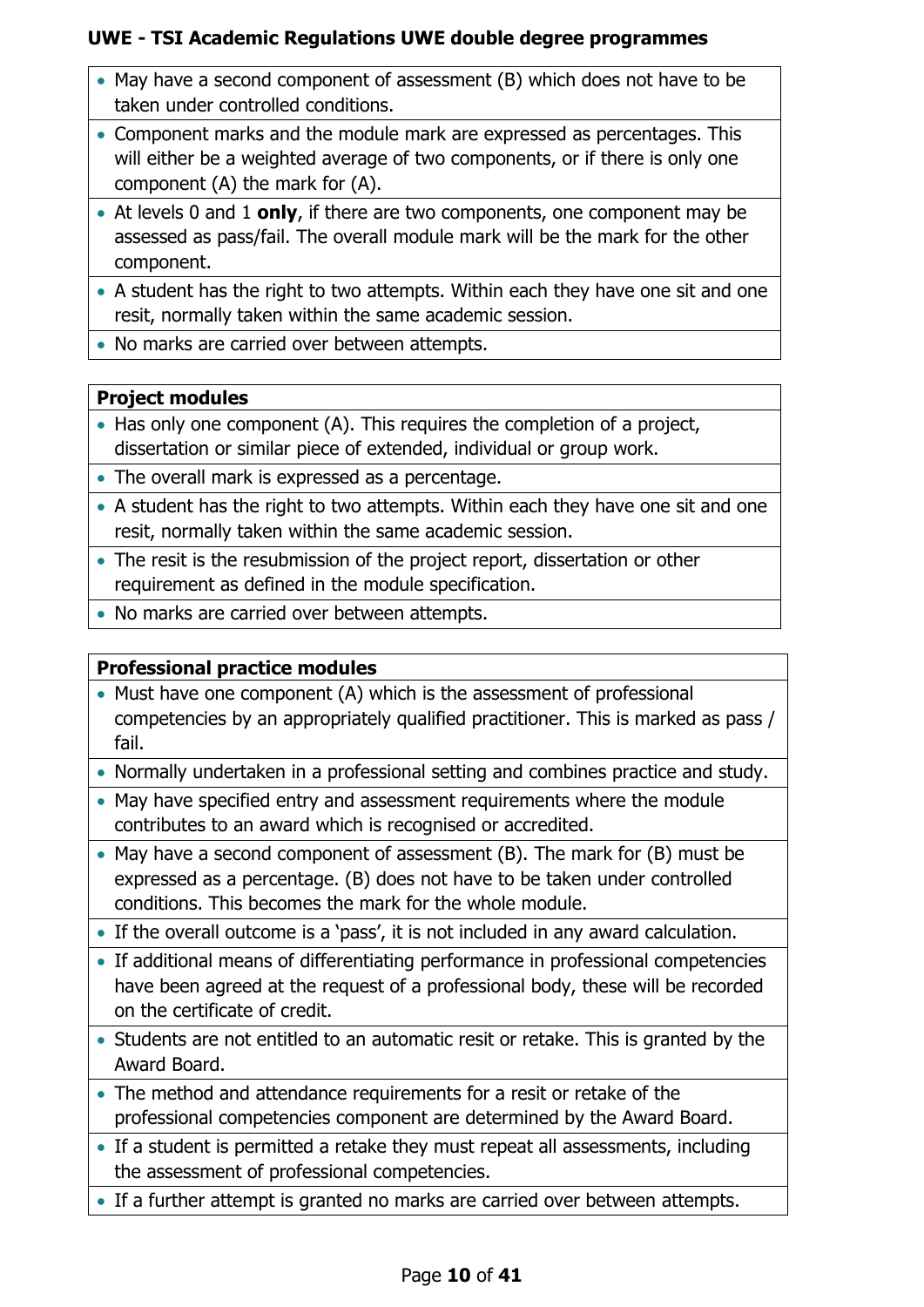• UWE reserves the right to terminate a student's registration for a named award incorporating professional practice if they voluntarily withdraw from a compulsory professional practice module at any point in its delivery; or are deemed by the Executive Dean and the Vice-Chancellor to be unfit to undertake the professional practice module.

## **Masters Dissertation modules (sub set of project modules)**

- Is assessed in the same way as a project module.
- Only available at Level M (FHEQ 7) and as part of a Masters award.
- A student has the right to two attempts. Within each they have one sit and one resit.
- Full time students have a maximum period of six months for the resubmission of the dissertation. Part time students have a maximum period of six months.
- No marks are carried over between attempts.

## <span id="page-10-0"></span>**D2. Components in Module Specifications**

- Components may contain one or more elements of assessment.
- The mark for a component is the weighted average of the marks for its individual elements or tasks.
- Each component has a specified weighting, which determines its contribution to the overall module mark.
- Where assessment under controlled conditions is used, this normally means assessment at a prescribed time and in prescribed conditions with TSi – UWE -controlled invigilation or supervision. Other controlled assessment can be undertaken, providing that there is certainty that the work submitted for assessment is the student's own and that there is parity of treatment between all students.

## <span id="page-10-1"></span>**D3. Elements in Module Specifications**

- An element (or work item) is an individual assessment requirement within a component.
- Individual elements of assessment cannot be marked on a pass/fail basis if the mark for the component is expressed as a mark or percentage.
- There is no minimum pass mark for an individual element unless there is a specific academic reason. For example, the project element of a project module. In which case the pass mark is 40% (levels 0-3/ FHEQ levels 3-6) or 50% (level M/FHEQ level 7).

## <span id="page-10-2"></span>**D4. TSI Bachelor's Thesis**

- Is completed as part of a module.
- The Bachelor's Thesis Defence is assessed as part of the module.

## <span id="page-10-3"></span>**D5. TSI Master's Thesis**

- Is completed as part of a module.
- The Master's Thesis Defence is assessed as part of the module.

## <span id="page-10-4"></span>**D6. TSI Internships**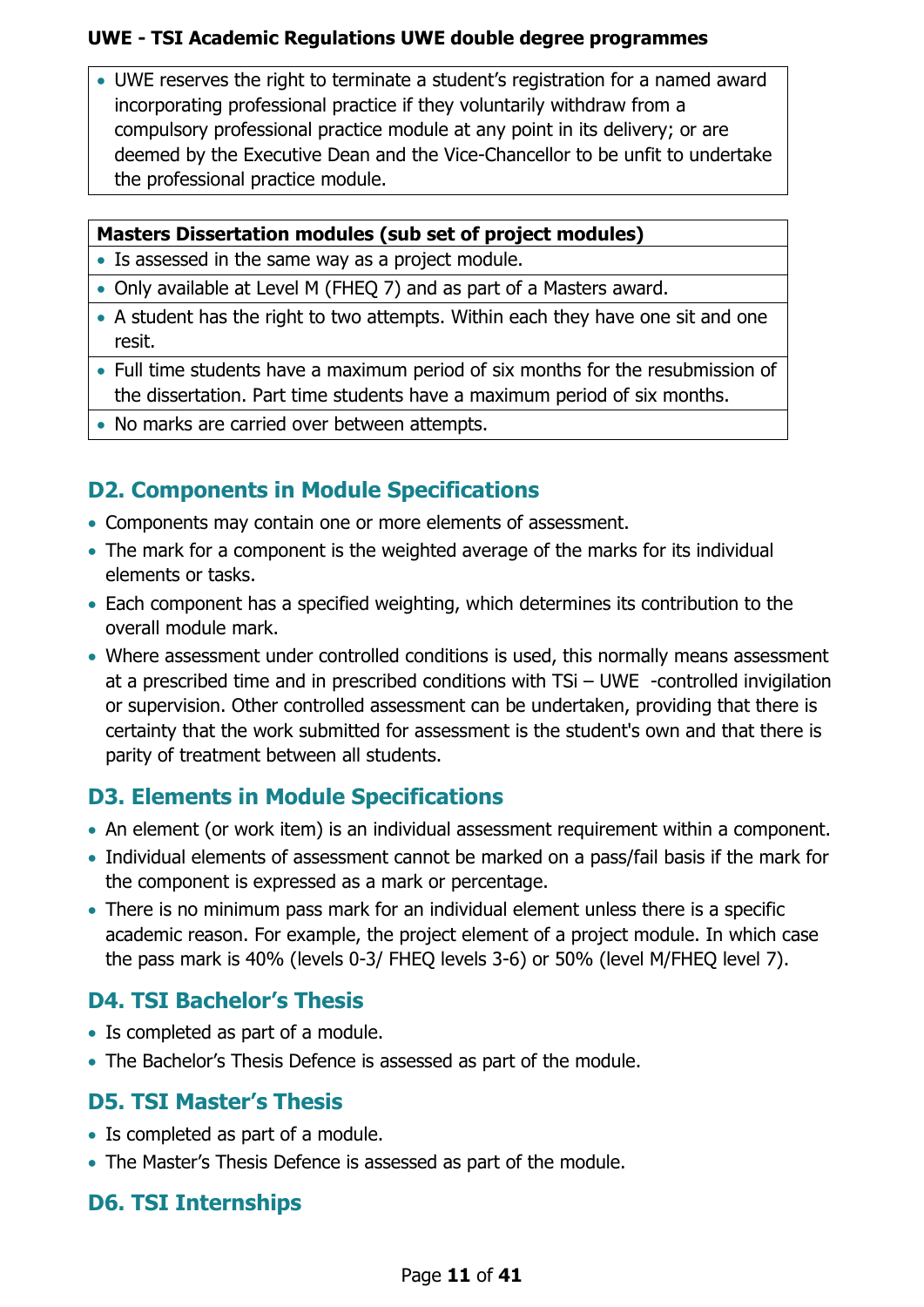• Are delivered and assessed as part of a module.

## <span id="page-11-0"></span>**Part E: Passing a module**

## <span id="page-11-1"></span>**E1. Assessment**

To gain module credit, students must demonstrate that they have achieved specified learning outcomes through:

- successful completion of assessments or,
- through the accreditation of prior learning.

## <span id="page-11-2"></span>**E2. Module pass marks**

To pass, students must achieve the pass mark/s in the component **and** for the module overall.

### **Level 0-3 (FHEQ levels 3-6) Years 1-4 undergraduate**

To achieve a pass a student has to achieve 40% in a component and a module overall in order to pass. If the student achieves less than 40% in a component they must resit that component.

## **Level M (FHEQ level 7) postgraduate**

To achieve a pass a student has to achieve 50% in a component and a module overall in order to pass. If the student achieves less than 50% in a component they must resit that component.

Within the same attempt, a student is **not** permitted to resit a component if the mark already achieved is 40% or above (levels 0-3/FHEQ levels 3-6) or 50% or above (level M/FHEQ level 7).

Once a module has been passed, a resit or retake is not permitted unless a Professional, Statutory or Regulatory Body requires it.

## <span id="page-11-3"></span>**E3. Unconfirmed marks**

Unconfirmed marks or grades will be given to students individually as soon as possible after the marking process is complete. **Unconfirmed marks are subject to moderation by the examining board and as such may go up or down before they are confirmed as final.**

## <span id="page-11-4"></span>**E4. Accreditation of prior learning**

TSI and UWE will put in place processes for the consideration and management of applications for direct entry to an approved double degree on the basis of the Accreditation of Prior Learning or the Accreditation of Prior Experiential Learning.

Accreditation of prior learning allows a student to be exempted from a module(s) if credit can be awarded based upon the prior achievement of learning outcomes. The exempted module(s) will contribute to the credit requirements of the double degree awards.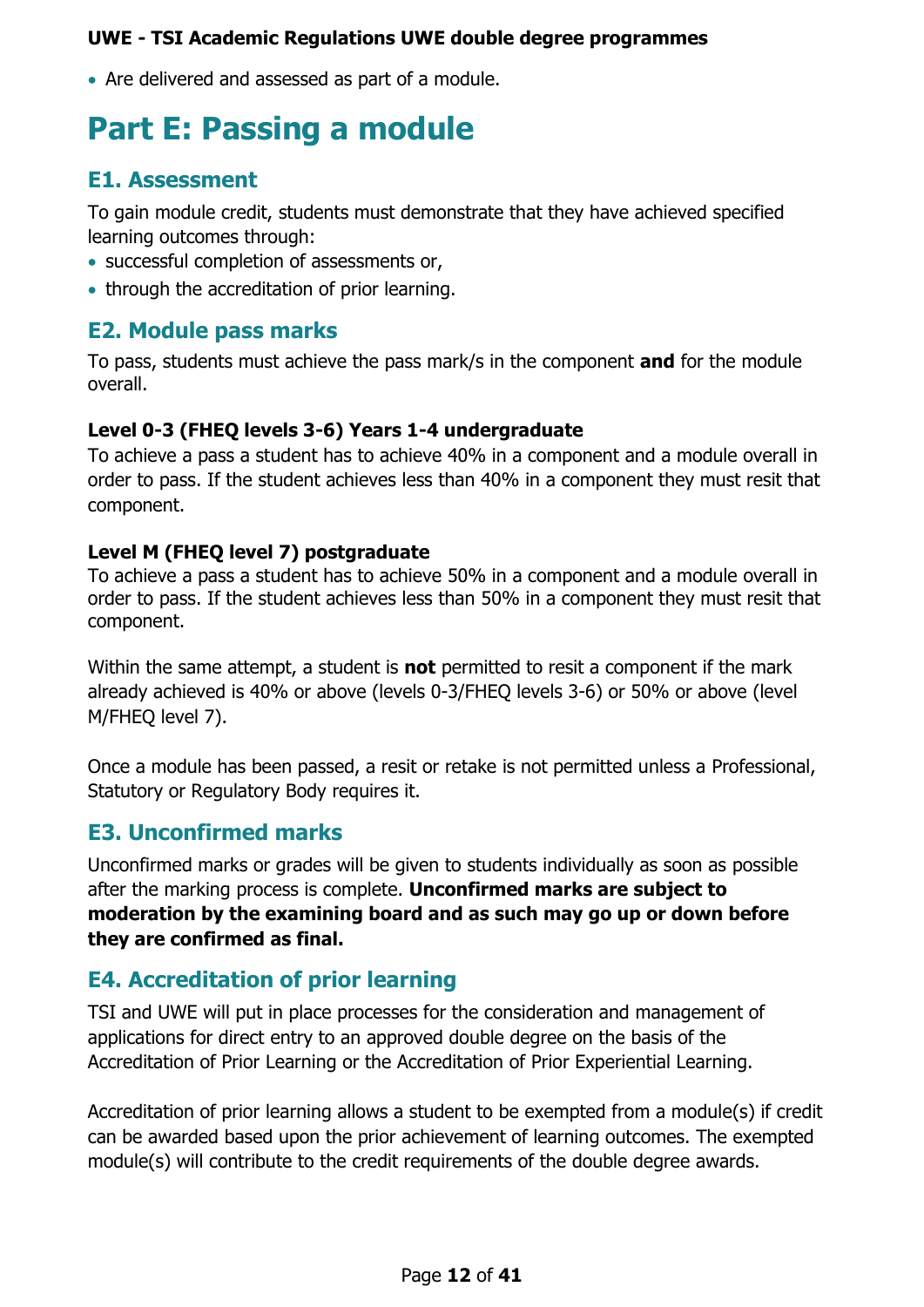Accreditation of Prior Learning (AL) is learning accredited or certificated by a UK or overseas higher education institution or by an external body (e.g. a professional or other awarding body).

Accreditation of Prior Experiential learning (AEL) is learning achieved through experience which may not be formally certificated.

A student with sufficient professional experience may apply for exemption from a module which includes a TSI internship on the basis of AEL.

The award of AL/AEL credit will be recorded at the appropriate examination board and identified as AL or AEL against the relevant module(s) on the student's UWE certificate of credit and TSI's Diploma Supplement in accordance with approved practice at each institution.

Credits transferred as accredited prior learning from another institution are deemed to be approved for the named award once the transfer has been approved.

## <span id="page-12-0"></span>**E5. Re-using credit towards a higher level qualification**

Where AL or AEL or a combination of the two contribute to the credit requirements of a double degree award, this must not exceed two-thirds of the total credit requirements for the award. The limit does not apply to AL credit which has been achieved under UWE 's own academic regulations if the student is proceeding towards a higher award.

Where a student fails to meet the requirements of their award they may be eligible to receive a lower level award. In such cases, the two-thirds maximum will become directly proportional to the overall number of credits required.

If a student returns an interim award which is associated with a higher level qualification then the credit **and** marks may be reused in full if the student wishes to register for the higher level qualification. The interim award must have been achieved under the UWE academic regulations, and all of the modules must still be valid for the higher level award.

## <span id="page-12-1"></span>**E6. Re-using credit towards the same level of qualification**

Where a student has previously accepted an award they may re-use a maximum of 20% of the credit achieved to contribute to the same level of qualification.

## <span id="page-12-2"></span>**E7. Approval process for the recognition of AL and AEL**

Scrutiny of applications for AL must be undertaken by designated staff who have the appropriate subject, discipline and/or professional expertise. The learning achieved by the student must be matched with the specified learning outcomes for the modules or groups of modules for which the AL will be a substitute.

Credit awarded for AL will not: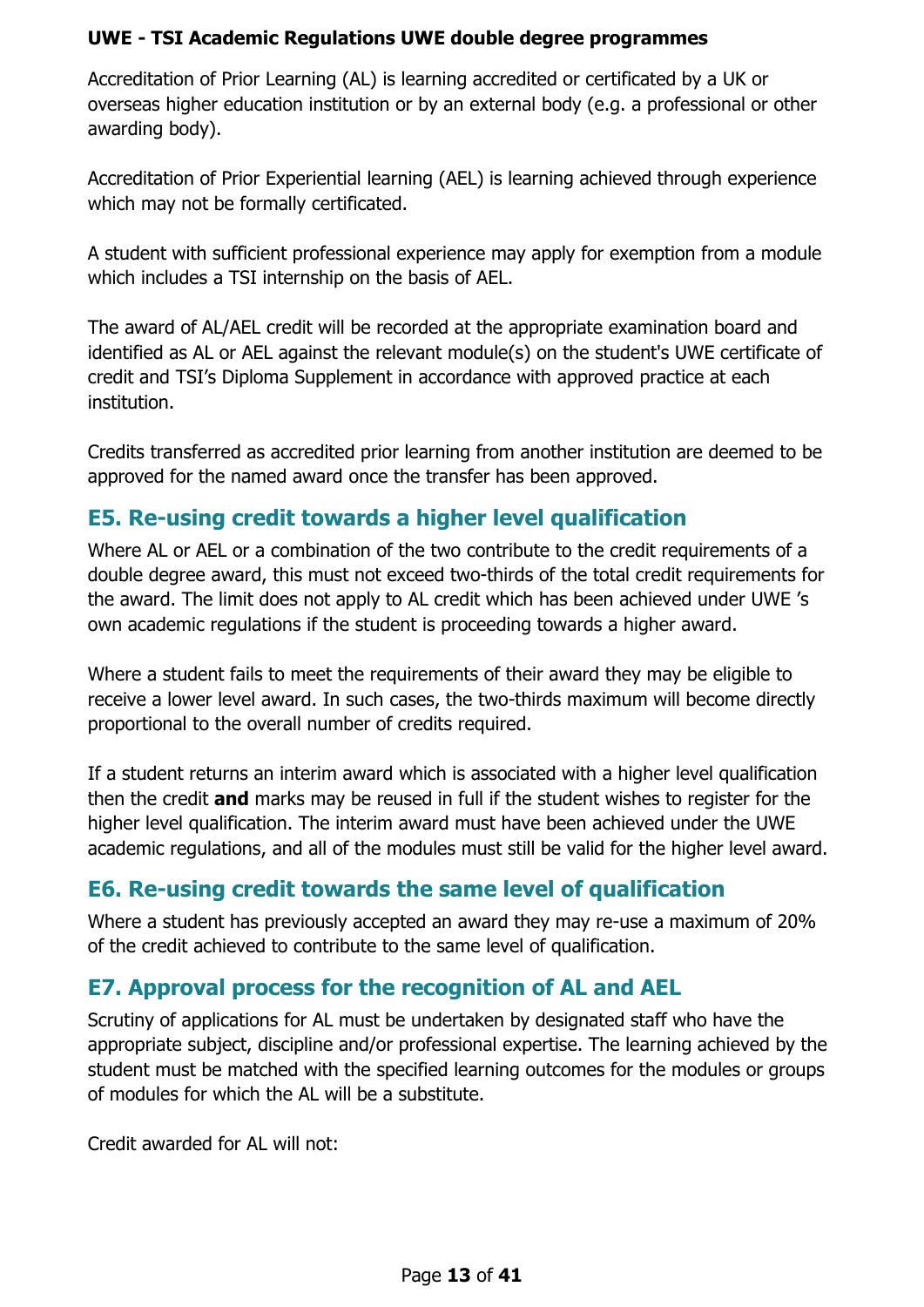- carry marks or grades awarded by another institution<sup>1</sup>;
- carry marks achieved under the TSI-UWE academic regulations;
- be used to gain an award in its entirety.

Marks or grades used in the AL process will not be shown on any TSI or UWE notifications of credit and assessment marks nor will they be used in the calculation for honours or other differential level of award.

## <span id="page-13-0"></span>**E8. Approval process for the recognition of AEL**

Credit, but not a mark may be awarded if a student's experience can be matched against the learning outcomes of a module or group of modules by providing documentation or through TSI – UWE assessment procedures.

Assessment of AEL requires the matching of the learning achieved by the student with the learning outcomes specified for the module(s) valid for the award for which the student is registered.

## <span id="page-13-1"></span>**E9. Transfer of marks**

A student who has discontinued registration without having achieved or accepted an award may resume registration for that award later subject to continuing to meet its requirements. Credit and marks achieved from modules passed before registration ceased may contribute to the resumed award if the modules continue to be valid for the award.

Where a module(s) has been achieved on one award and is valid for another one, the credit and the marks may be transferred between them, provided they have not already been used to claim the first award.

## <span id="page-13-2"></span>**Part F: Assessment and feedback**

## <span id="page-13-3"></span>**F1. Assessment**

1

These regulations should be read in conjunction with UWE [Assessment and Feedback](https://www.uwe.ac.uk/about/structure-and-governance/policies/assessment-and-feedback-policy)  [Policy.](https://www.uwe.ac.uk/about/structure-and-governance/policies/assessment-and-feedback-policy)

Students are expected to engage with all assessment required of them. If a student does not submit work when instructed to do so, this will be considered a non-submission.

Students will be advised of the deadline date for each piece of assessment.

## <span id="page-13-4"></span>**F2. Coursework submission**

The deadline time for coursework at all levels is 17:00, Latvian time.

Where electronic submission is required, work submitted in any other format will not be accepted and will not be marked, except where TSI has authorised the use of a different method (e.g. for a Reasonable Adjustment or seven-day extension). Electronic submission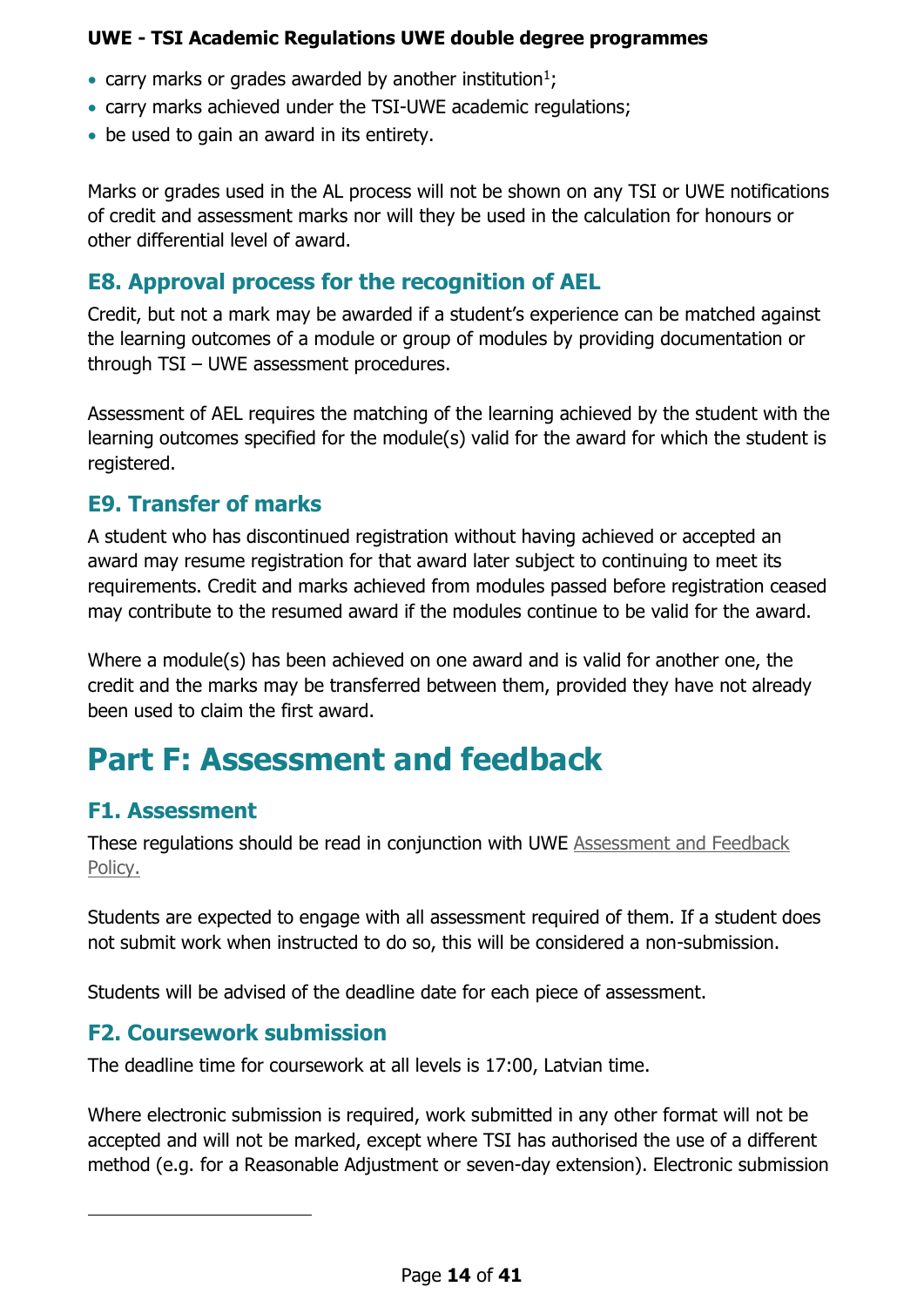means a system approved and designated for this purpose (for example, Moodle, Blackboard, PebblePad). Work submitted by email will not be accepted.

## <span id="page-14-0"></span>**F3. Examinations and other controlled conditions assessments**

It is a student's responsibility to ensure they have fulfilled requirements for payments for studies before entering the examinations or other controlled condition assessments.

Students are responsible for ensuring they have the correct examination times and locations and to attend their examinations and assessments.

Students must comply with the requirements of an assessment taken under controlled conditions.

A candidate breaching any examination procedure will be considered in accordance with the appropriate regulation, policy or procedure.

## <span id="page-14-1"></span>**F4. Results and grading**

Grading descriptors are applied to the assessment grading and provision of results. A process of calibration and translation is applied according to the tables provided here.

The tables below take account of the TSI-UWE Grading Descriptor, and mark, and aligns this with the UWE Descriptor, UWE mark and the grade which is awarded. The Grading Descriptor is used by TSI - UWE to show the assessment comparisons for the double degree programmes.

TSI - UWE Grading Descriptor used for assessment:

#### **Undergraduate assessment**

| <b>TSI Grade</b> | <b>Descriptor</b>            | <b>Descriptor</b>  | <b>UWE %</b><br><b>Undergraduate</b> | Grade - % awarded |
|------------------|------------------------------|--------------------|--------------------------------------|-------------------|
| 10               | izcili (with<br>distinction) | <b>Outstanding</b> | 80-100%                              | 85%               |
|                  |                              | <b>Exceptional</b> |                                      |                   |
| 9                | teicami<br>(excellent)       | <b>Excellent</b>   | 70-79%                               | 75%               |
| 8                | ļoti labi (very<br>good)     | Very good          | 65-69%                               | 67%               |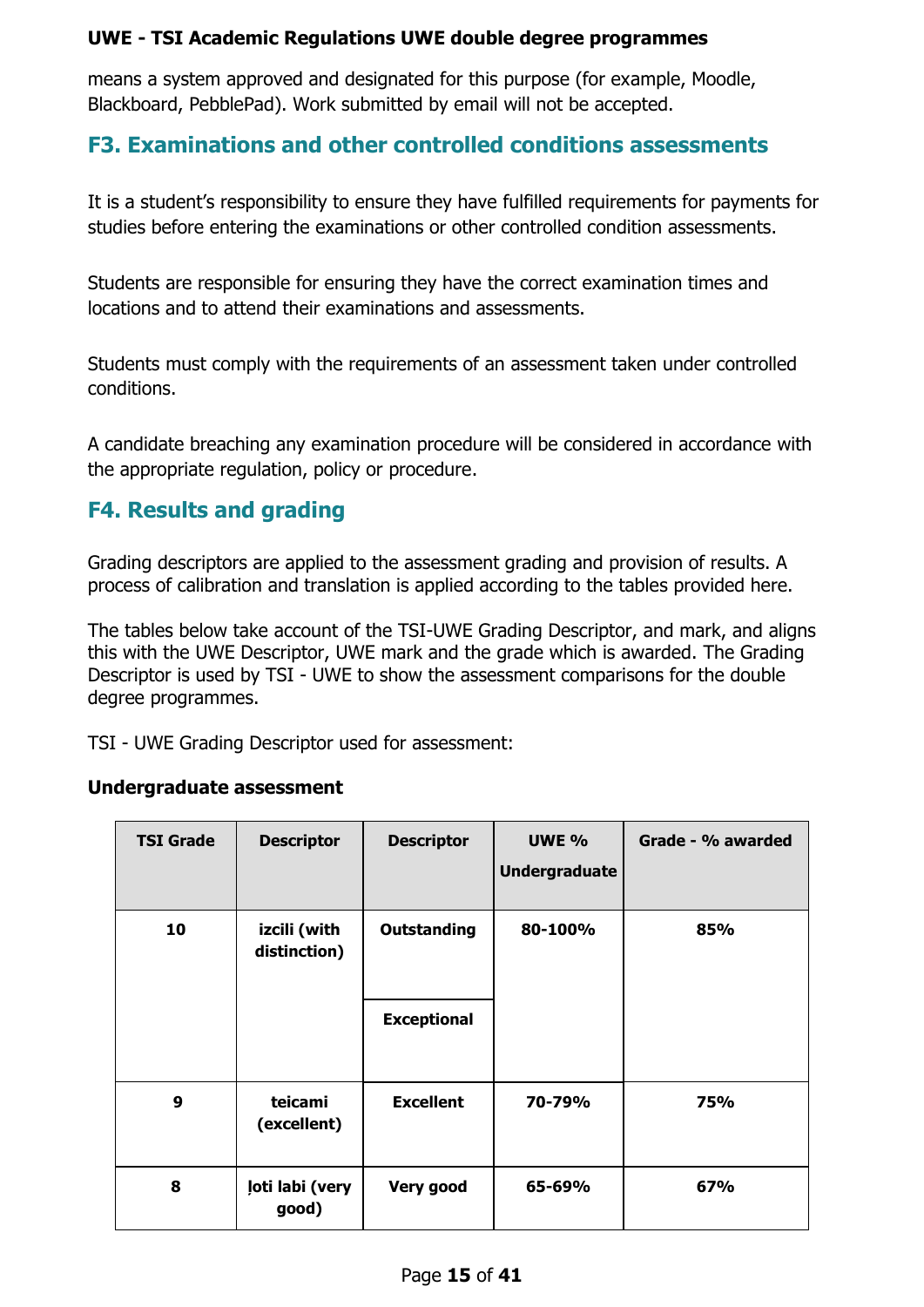| $\overline{\mathbf{z}}$ | labi (good)                                  | Good                             | 60-64%   | 62%        |
|-------------------------|----------------------------------------------|----------------------------------|----------|------------|
| 6                       | gandrīz labi<br>(almost good)                | <b>Competent</b>                 | 55-59%   | <b>57%</b> |
| 5                       | viduvēji<br>(satisfactory)                   | <b>Adequate</b>                  | 50-54%   | 52%        |
| 4                       | gandrīz viduvēji<br>(almost<br>satisfactory) | <b>PASS</b><br><b>Weak</b>       | 40-49%   | 45%        |
| 3                       | negatīvs                                     | <b>FAIL</b><br>Poor              | 30-39%   | 35%        |
| $\overline{2}$          | vērtējums<br>(unsatisfactory)                | <b>FAIL</b><br><b>Very poor</b>  | 20-29%   | 25%        |
| 1                       |                                              | <b>FAIL Extremely</b><br>poor    | 10-19%   | <b>15%</b> |
| $\mathbf 0$             |                                              | <b>FAIL</b><br><b>Inadequate</b> | $0 - 9%$ | <b>5%</b>  |

## **Postgraduate assessment**

| <b>TSI Grade</b> | <b>Descriptor</b>            | <b>Descriptor</b>                 | <b>UWE %</b><br>Postgraduate | Grade - % awarded |
|------------------|------------------------------|-----------------------------------|------------------------------|-------------------|
| 10               | izcili (with<br>distinction) | Outstanding<br><b>Exceptional</b> | 80-100%                      | 85%               |
| 9                | teicami<br>(excellent)       | <b>Excellent</b>                  | 75-79%                       | 77%               |
| 8                | teicami<br>(excellent)       | <b>Excellent</b>                  | 70-74%                       | 73%               |
| 7                | ļoti labi (very<br>good)     | <b>Very good</b>                  | 65-69%                       | 67%               |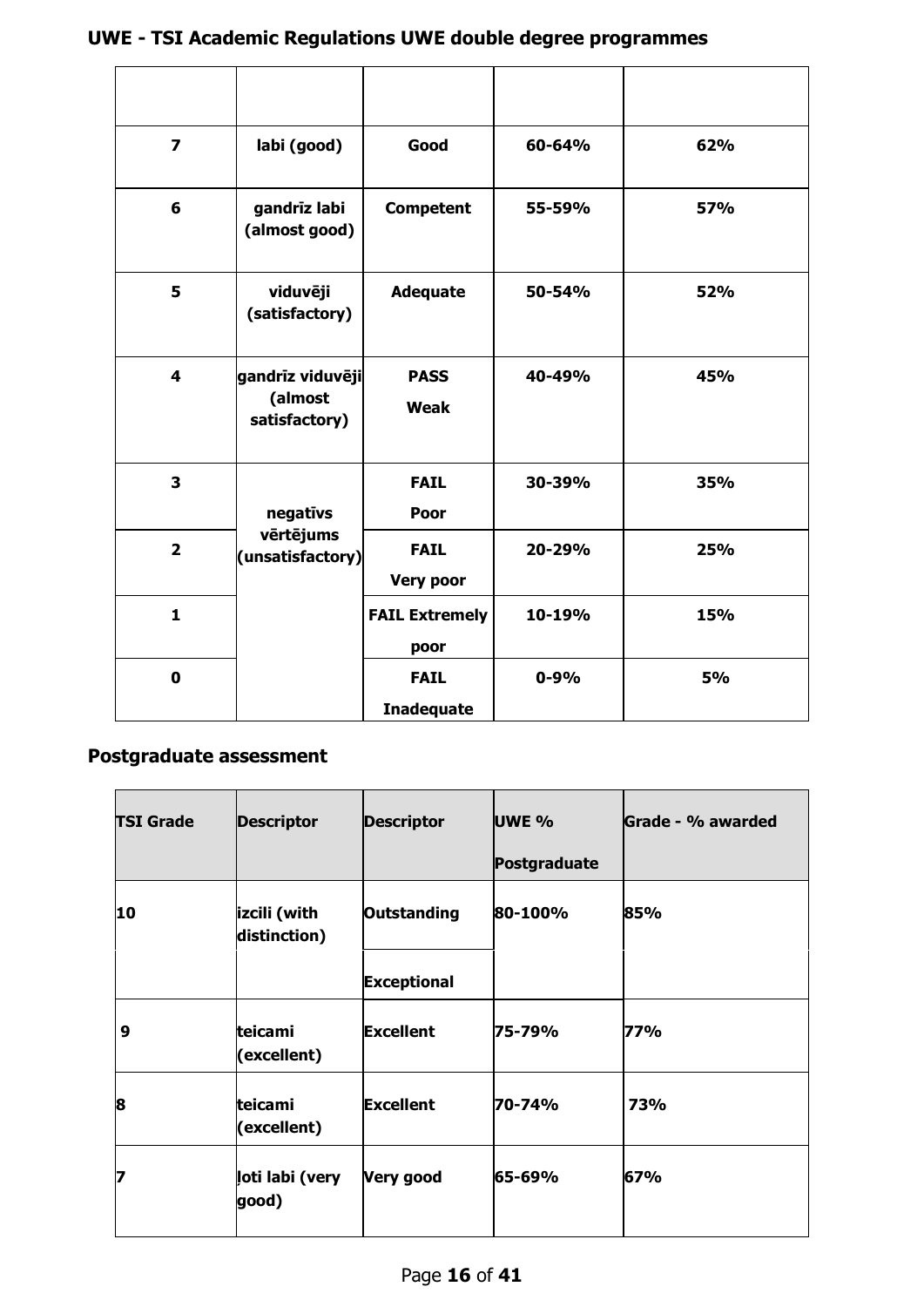| 6  | labi (good)                                   | Good                           | 60-64% | 63% |
|----|-----------------------------------------------|--------------------------------|--------|-----|
| 5  | gandrīz labi<br>(almost good)                 | <b>Competent</b>               | 55-59% | 57% |
| 4  | viduvēji<br>(satisfactory)                    | <b>Adequate</b><br><b>PASS</b> | 50-54% | 53% |
| З  |                                               | <b>FAIL</b>                    | 40-49% | 45% |
| 12 | negatīvs<br>vērtējums<br>(unsatisfactory)FAIL |                                | 30-39% | 35% |
| 1  |                                               | <b>FAIL</b>                    | 20-29% | 25% |

## <span id="page-16-0"></span>**F5. TSI Thesis Defence**

In order to fulfil all of the requirements of their undergraduate or postgraduate programme and be eligible to graduate with a TSI-UWE double degree, students must take a final examination in the form of a thesis defence.

The assessment of the Thesis Defence is completed and marked as part of a module.

Students who do not pass the Thesis Defence can undertake a resit in line with the agreed operational plan and be considered at the next examining board.

## <span id="page-16-1"></span>**F6. Assessment offences**

Where a student is suspected of committing an Assessment Offence, this will be investigated in line with TSI – UWE [Assessment Offences Policy.](http://www1.uwe.ac.uk/students/academicadvice/assessments/assessmentoffences.aspx)

Offences suspected will be notified to UWE and actions under Assessment Offenses Policy agreed with UWE for the UWE double degree programmes.

## <span id="page-16-2"></span>**Part G: Resits and Retakes**

## <span id="page-16-3"></span>**G1. Resits**

- A resit is the opportunity to be assessed for a second time in an attempt, having failed to reach the required pass standard at the first sit.
- If a student is required to resit a module / study course component because they have not passed it, or the module overall, they will be required to submit all resit elements or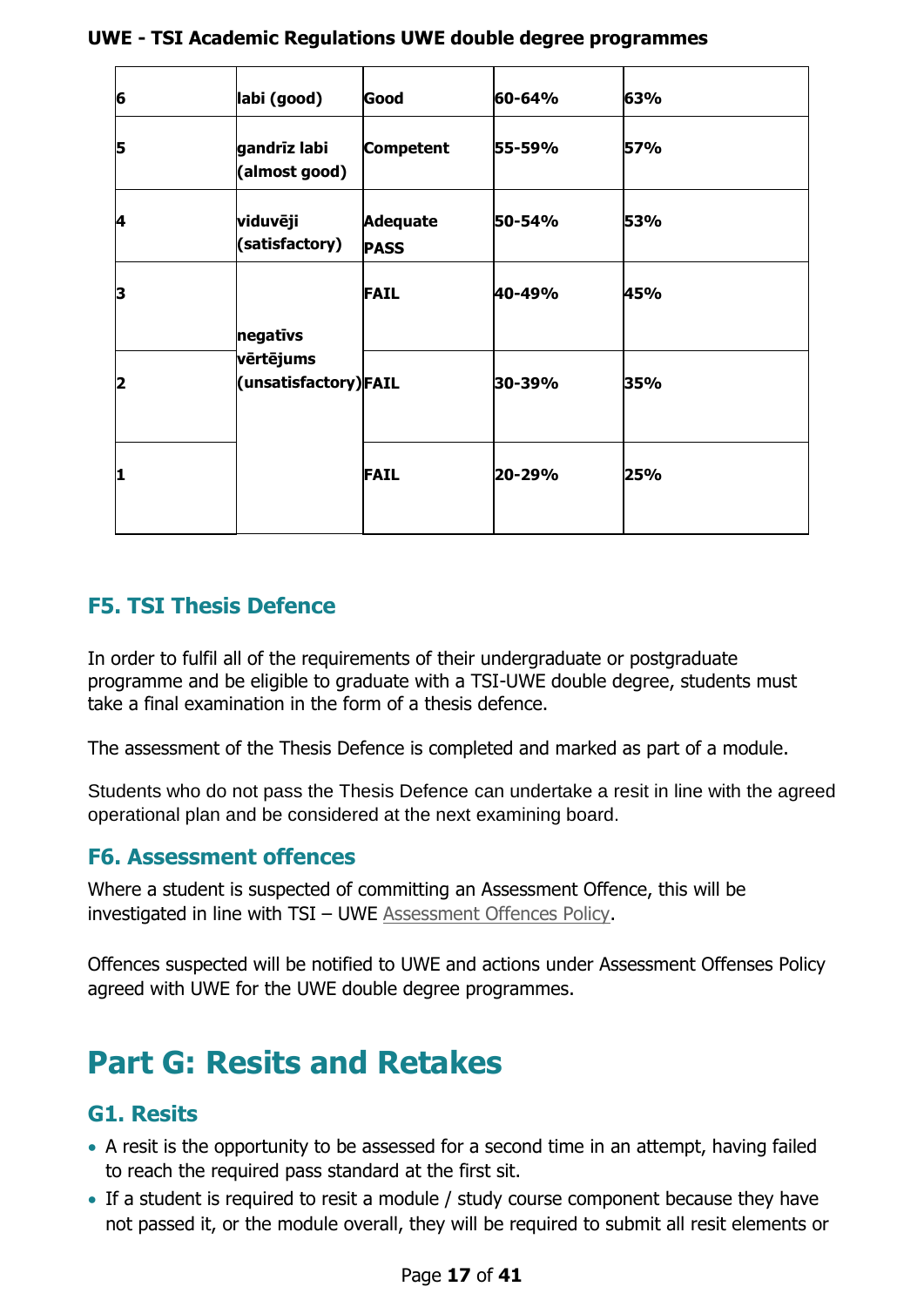tasks for that component as identified in the module specification. This will be the case even if, at the first sit, the student completed some or all of the assessments or if they had personal circumstances accepted.

- .Resits will be undertaken according to the timing indicated in the operational plan. It may not be possible to provide an opportunity for a resit for some modules before the next occasion on which the module is run in its entirety. This will not affect the student's rights to a resit, or a retake, but it will affect the timing of that resit or retake.
- Students who do not pass a module / study course after the resit may take a valid alternative if one is available. This will be treated as a new enrolment.
- The module / study course specification will state where class attendance is mandatory for a resit.
- Resits of the TSI Final Project module are arranged in line with the agreed operational plan

## <span id="page-17-0"></span>**G2. Retakes**

- A retake is the opportunity to take a module again, having failed to reach the required pass standard at the previous first sit and resit. This allows a further sit and a resit.
- Students are normally expected to attend classes and resubmit all assessment. No marks are carried over
- Students may retake a module subject to the points below and if they are eligible for a further attempt. If they are not they will fail the module.
- A retake will normally take place within a reasonable time and within the maximum length of the award route or within any limits specified for the life of a module.
- Modules or awards recognised or accredited by professional or statutory bodies may be subject to restrictions on the number of times a retake is permitted to achieve a specific named award.
- A student with an outstanding retake may not demand reassessment in components or modules which are no longer current for the programme.
- Students who do not pass the module after the retake will fail the module.
- Normally, no additional retakes are allowed on a failed module even where students wish to re-enrol on the module for a different award at a later date, unless one has been permitted by an Award Board on the basis of accepted personal circumstances.
- Students failing a module which is compulsory for a named award will have their registration for that award terminated and may not register for another award for which that module is compulsory.

## <span id="page-17-1"></span>**Part H: Assessment support processes**

## <span id="page-17-2"></span>**H1. Late submission of work for assessment**

## **Three-day grace period**

Students are expected to plan their workload to avoid being impacted upon by a minor illness or other cause. However, there is normally a grace period of three days for all students\* following the published hand-in deadline during which students can submit their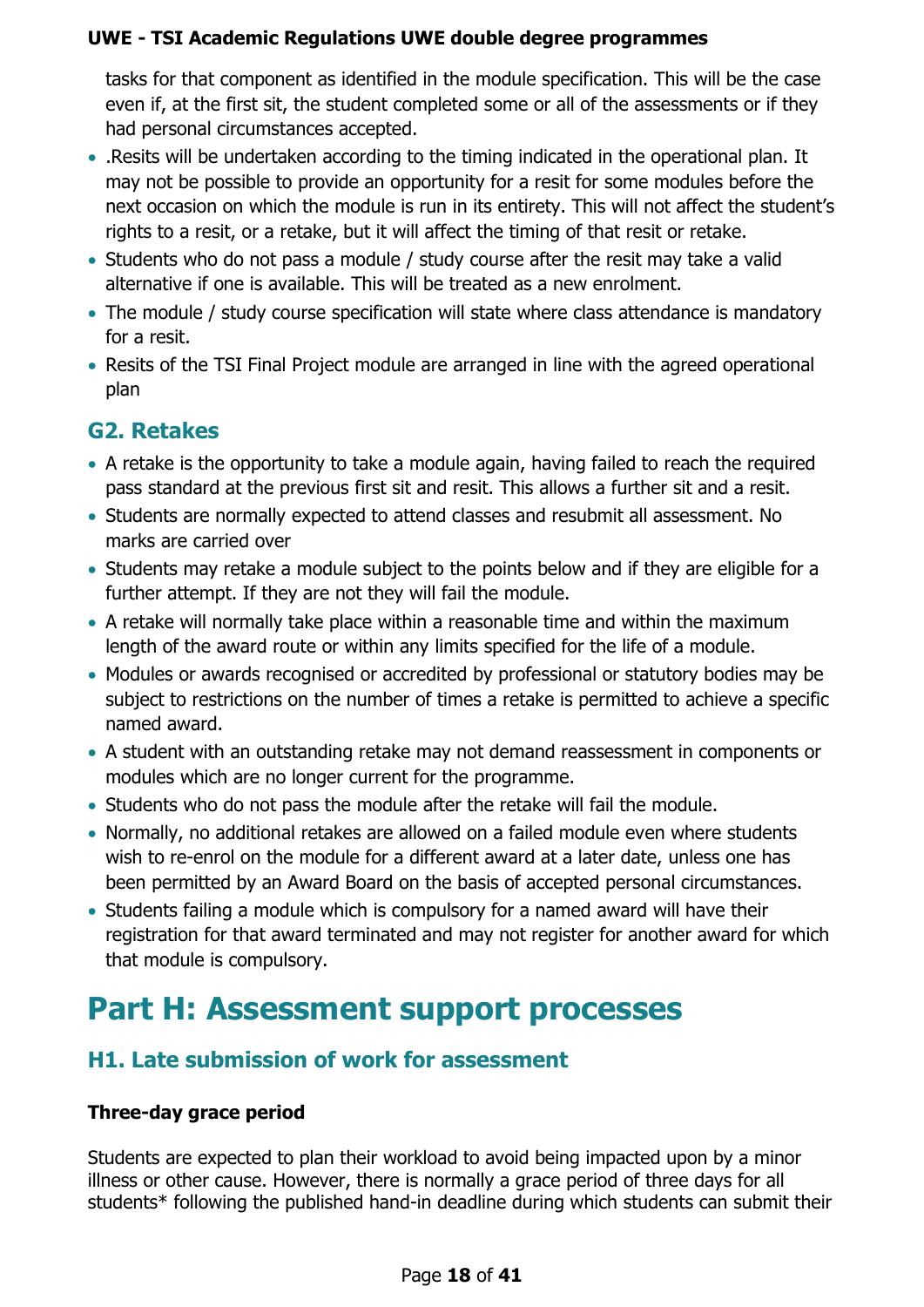assignment without penalty if they experience a problem that effects their ability to meet the deadline.

• An assignment cannot be submitted after the grace period has ended. Failure to submit the assignment within the grace period will result in a non-submission being recorded. • \*The grace period is fourteen days following the published hand-in deadline for students who are eligible for this reasonable adjustment as a disabled student, carer of a disabled person or due to pregnancy/maternity/paternity. Eligibility criteria can be found on the [reasonable adjustments](https://www.uwe.ac.uk/life/health-and-wellbeing/get-disability-support/reasonable-adjustment) webpage.

#### **Seven-day extensions**

If a student experiences significant personal difficulty before the published hand-in for an individual coursework assignment they may apply for a seven-day extension.

• An application for a seven-day extension must be made five days in advance of the published deadline.

• The seven-day extension period starts from the published deadline, not from the end of the grace period.

• There is no grace period at the end of seven-day extension. If a student does not submit their assignment by the end of the seven-day period then a non-submission will be recorded.

• Verification of the circumstances and the impact on the student is required to support the application. Further details can be found on the [assessment support options](https://www.uwe.ac.uk/study/academic-information/personal-circumstances) webpage. • Applications submitted without verification of the circumstances will not be accepted. It may not be possible for students to use the grace period or be granted a seven-day

extension in certain circumstances.

It may not be possible for students to use the grace period or be granted a seven-day extension in certain circumstances. Further details can be found on the [assessment](https://www.uwe.ac.uk/study/academic-information/personal-circumstances)  [support options](https://www.uwe.ac.uk/study/academic-information/personal-circumstances) web page.

## <span id="page-18-0"></span>**H2. Exceptional removal of a mark process**

Exceptionally, a student may request to have their mark for an assessment removed **after**  attempting the assessment. This is permitted on only two grounds:

## **1. The student's circumstances affected their judgement to the extent they were unable to determine that they should not have done the assessment.**

Circumstances could include but are not limited to: chronic medical condition of self or close family member (including mental health), death of close family member or significant other, acute personal crisis at the time of the assessment.

## **2. The student engaged in an examination but was taken ill during the event and was unable to complete the assessment.**

Further information is available from the Operations Manual.

## <span id="page-18-1"></span>**H3. Reasonable adjustments**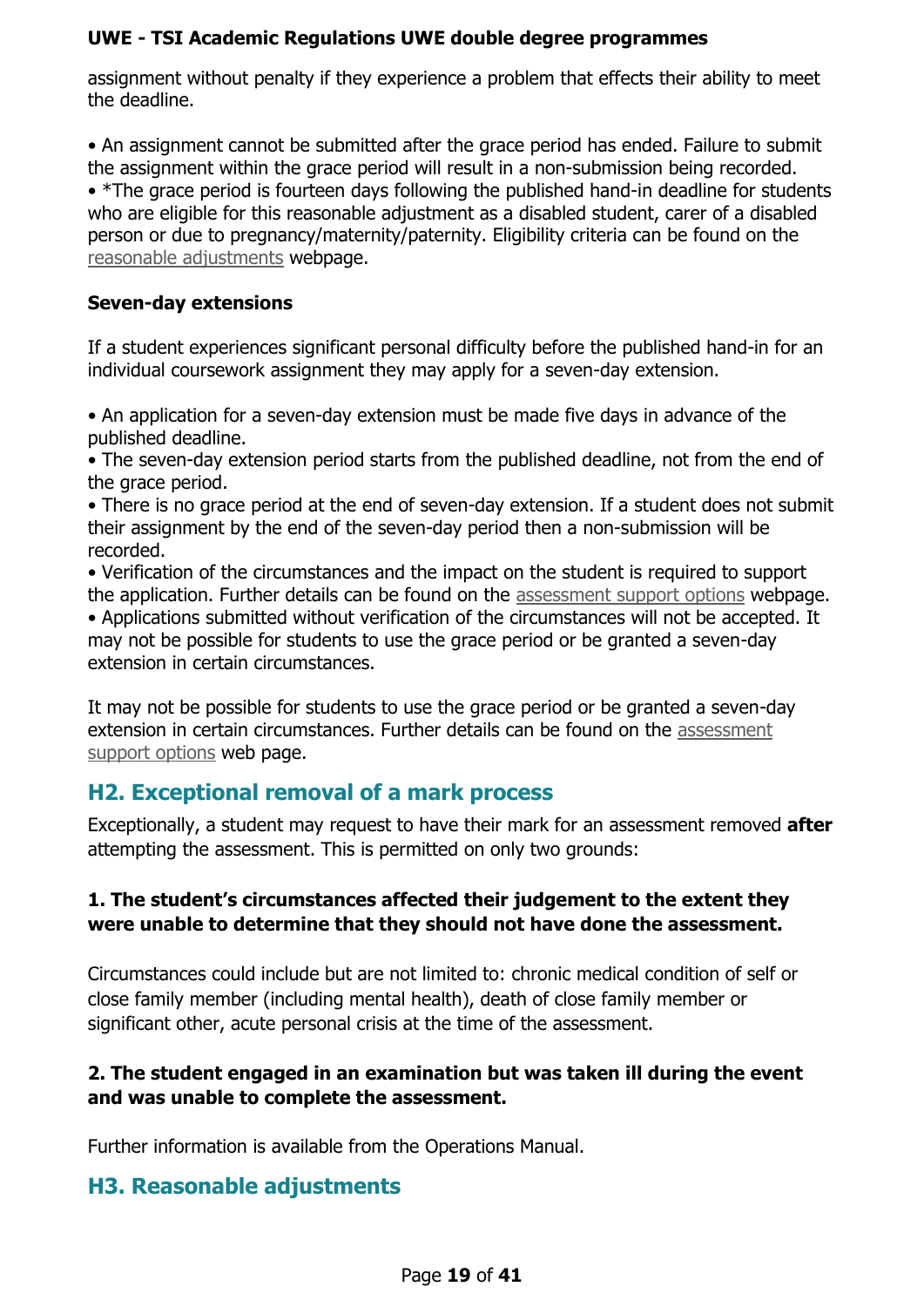[Reasonable adjustments](http://www1.uwe.ac.uk/students/studysupport/disabilityservice/reasonableadjustments.aspx) will be provided where necessary, for disabled students, students who have a Specific Learning Difficulty (including dyslexia), mental health condition or chronic medical condition, temporary impairment or are in a period of a severe short term illness, pregnancy or maternity. The circumstance must be having a substantial impact on a student's capacity to study and/or take assessments in the usual way. Where appropriate students may be eligible for adjustments to their exam arrangements, coursework deadlines or the method of assessment.

## <span id="page-19-0"></span>**Part I: Awards of TSI and UWE**

## <span id="page-19-1"></span>**I.1 Award titles**

An approved change to an award title should normally be introduced on a phased basis so it does not impact upon current students. Exceptionally, if a change is deemed to be desirable for existing cohorts all students must be consulted with and give their unanimous consent to the change in writing.

UWE Award titles with '*and'* mean an approximately equal balance and '*with'* mean that the minor subject accounts for at least a quarter of the programme.

## <span id="page-19-2"></span>**I.2 How students become eligible for an award**

An award may be granted only when the following conditions are fulfilled:

- the student must have successfully completed the required number of credits at the level(s) specified for that award except where an examining board determines otherwise (e.g. aegrotat or posthumous awards);
- the student was registered on an approved TSI-UWE double degree award at the time of their assessment and has paid the appropriate tuition fees to TSI;
- the faculty and TSI have confirmed the student has completed an approved TSI-UWE double degree
- the award has been recommended by an appropriately convened examining board;
- the recommendation for the award has been signed by the Chair examining board confirming that the recommendations have received the written consent of the External Examiner;
- the recommendation for an award by the examining board has been approved by the TSI Senate.
- the student has no outstanding obligations to TSI.

## <span id="page-19-3"></span>**PART J: Interim awards**

## <span id="page-19-4"></span>**J1. Interim awards**

A UWE award may be approved to include interim awards at intermediate points of assessment.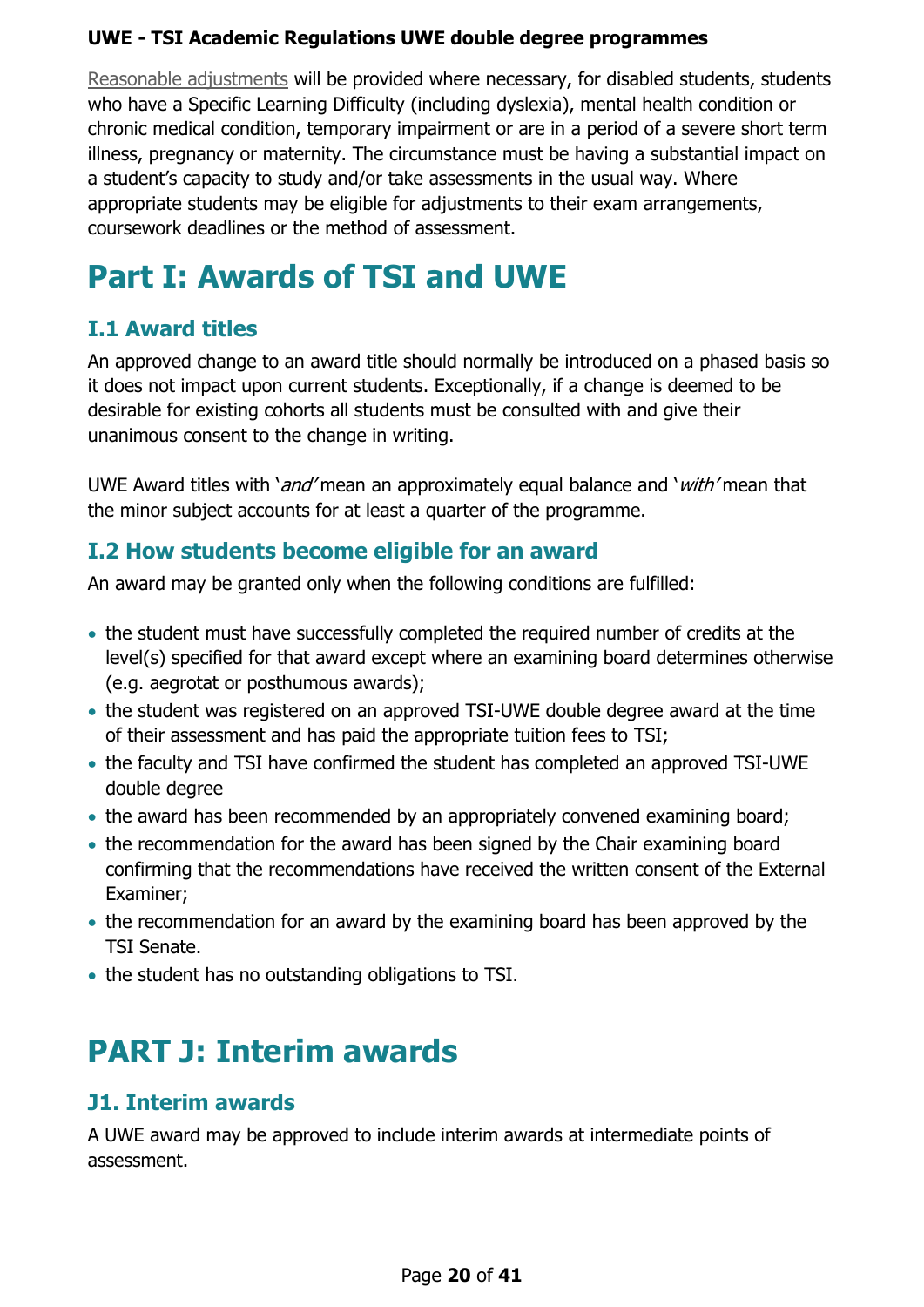If a student on a TSI-UWE double degree programme becomes ineligible to continue onto a higher level award they may be eligible to receive a UWE interim award.

The interim award will only be granted students request it.

Acceptance of the interim award terminates a student's registration.

TSI awards do not include interim awards.

## <span id="page-20-0"></span>**PART K: Aegrotat and posthumous awards**

## <span id="page-20-1"></span>**K1. Aegrotat awards**

A student may be granted an unclassified aegrotat award where illness or a similar cause has meant they cannot complete the required assessments and there is evidence from previously submitted work, that had they been assessed, they would have achieved the necessary standard for the award.

An aegrotat award is not classified neither is it awarded with merit, distinction or other differential level.

Except in the case of posthumous awards, the student must have signified that they are willing to accept the award and understand they waive the right to be assessed.

## <span id="page-20-2"></span>**K2. Posthumous awards**

A deceased student will be granted a normal award posthumously if registered at the time of death and they have completed all the required assessment.

A deceased student will be granted an unclassified or undifferentiated aegrotat award posthumously if registered at the time of death but they have not completed all the required assessment. The student will be granted the award on which they were registered.

A report should be submitted to UWE Academic Board as and when aegrotat and posthumous awards are made.

## <span id="page-20-3"></span>**Part L: Calculating award outcomes**

## <span id="page-20-4"></span>**L1. Calculation of TSI double degree undergraduate and postgraduate award outcomes**

Each of the double degree awards are subject to local arrangements for calculations for the awards. The TSI outcomes are laid down by the Latvian government and calculated in two parts. For undergraduate awards the TSI award is made by reviewing all of the modules studied over four years, including the outcome of the Final Project module: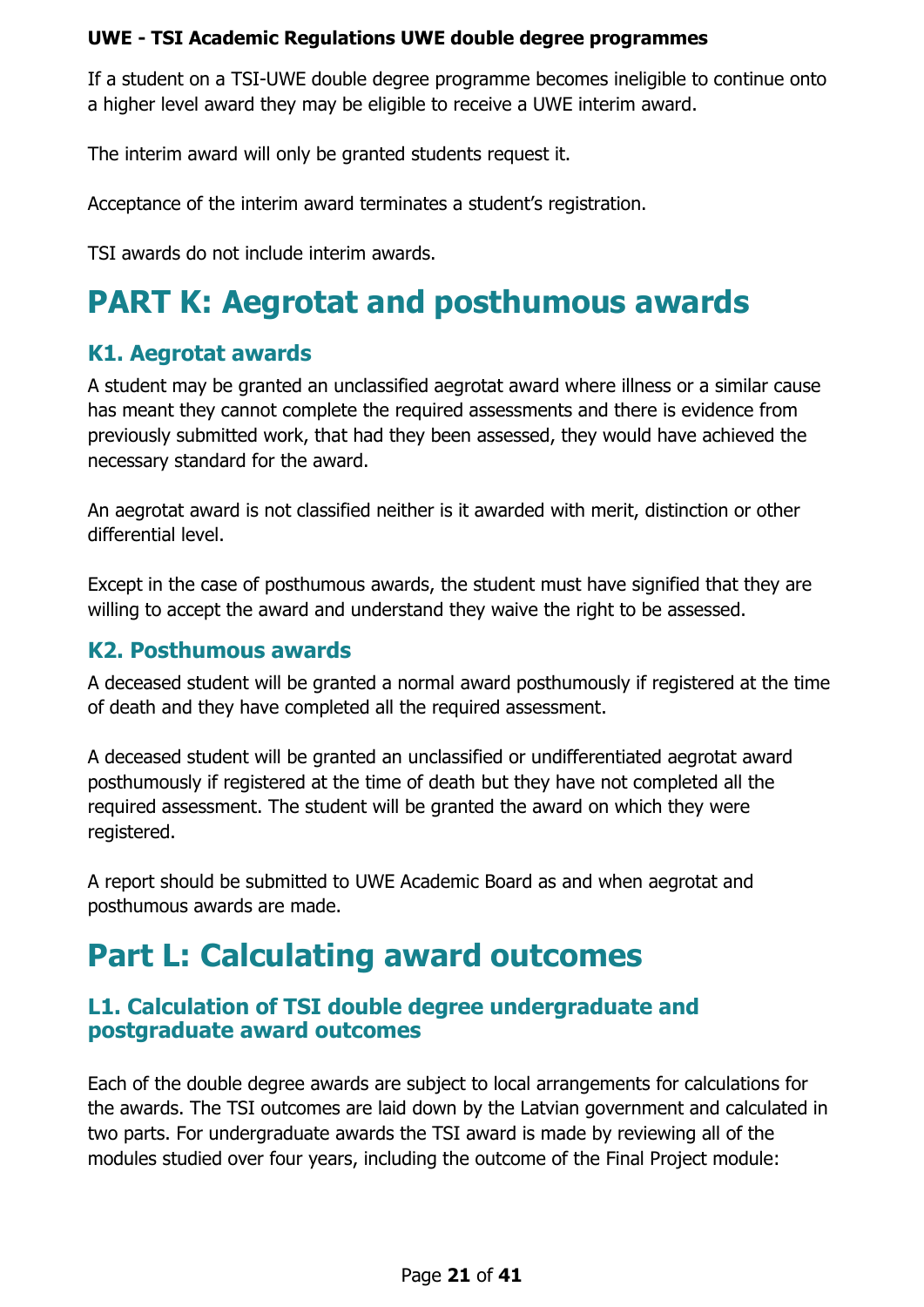i. the mean of all module marks with marks calculated with a weighted average grade based on credit volumes of the module

## <span id="page-21-0"></span>**L2. Calculation of UWE double degree undergraduate and postgraduate award outcomes**

The honours degree classification is calculated in two stages:

- i. the best marks achieved for 100 credits at level 3 (FHEQ level 6) and,
- ii. the best marks achieved for 100 credits at level 2 (FHEQ level 5) or above.

Level 3 (FHEQ level 6) marks not used in (i) may be included in (ii) where they are better than any achieved at level 2 (FHEQ level 5).

Marks used in (i) are weighted three times the value of the marks used in (ii).

In the following scenarios the classification will be based upon 120 credits with the best marks for 100 credits at level 3 (FHEQ level 6) being weighted at three times the value of the marks for the remaining 20 credits:

- where a student has been awarded a non-honours degree under UWE's academic regulations, and they wish to use credit towards an honours degree;
- direct entrants to level 3 (FHEQ level 6);
- where a student has achieved 240 AL credits from a foundation degree and progresses to an honours degree.

Where undergraduate awards require 480 credits to meet professional body requirements, the honours degree classification is calculated in two stages:

- i. the best marks achieved for 200 credits at level 3 (FHEQ level 6) and,
- ii. the best marks achieved for 100 credits at level 2 (FHEQ level 5) or above.

Level 3 (FHEQ level 6) marks not used in (i) may be included in (ii) where they are better than any achieved at level 2 (FHEQ level 5). If level M (FHEQ level 7) modules are present, they will be treated as level 3 (FHEQ level 6) modules for the purposes of the calculation.

Marks used in (i) are weighted three times the value of the marks used in (ii).

Where the credit size of the best marks would give a credit total greater than 100, only the relevant portion is counted.

#### **Honours degree classifications**

 $70%$  or more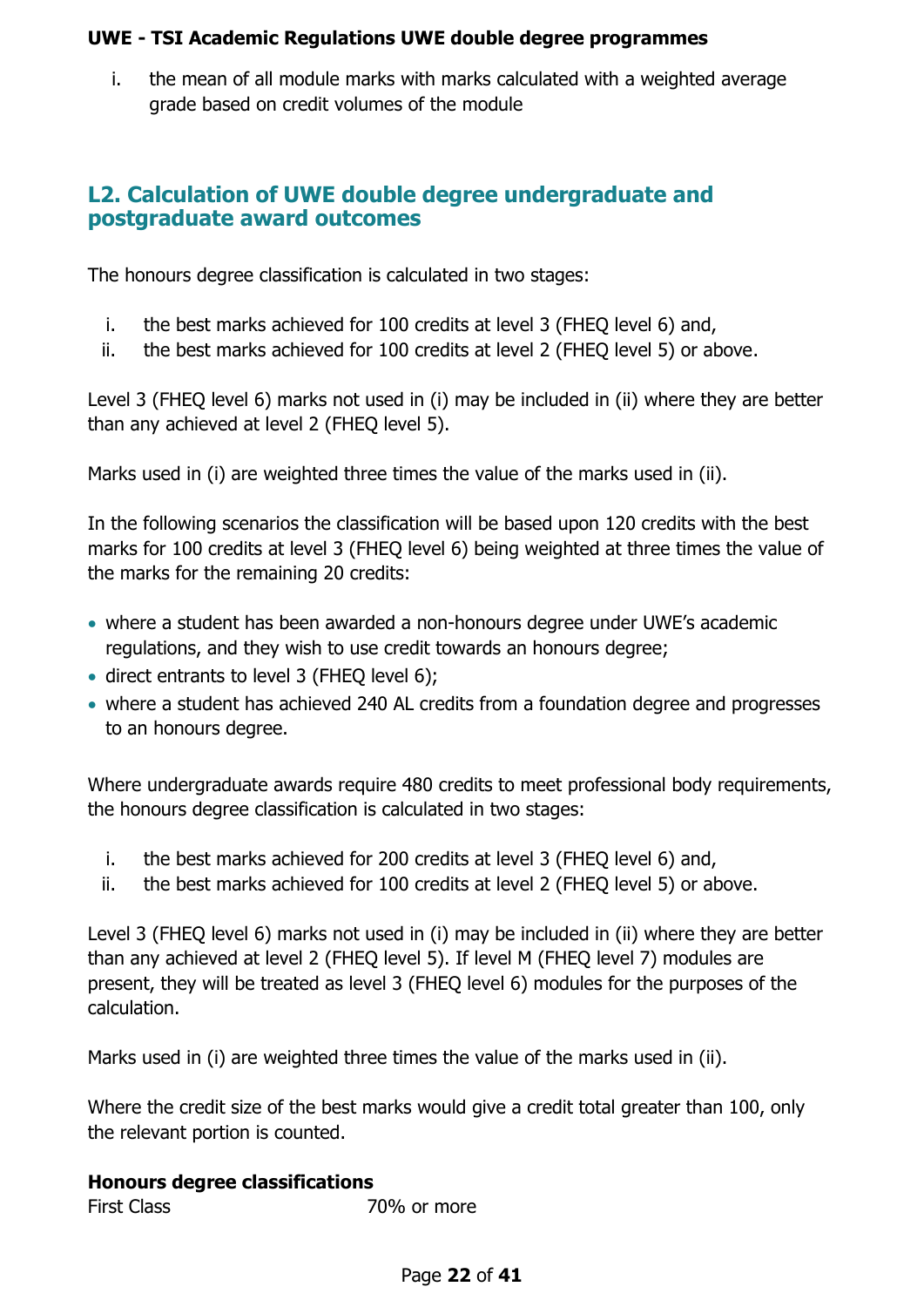Second Class (Upper Division) 60% to less than 70% Second Class (Lower Division) 50% to less than 60% Third Class 40% to less than 50%

#### **Non-honours degree**

A distinction will be awarded where a weighted average of 70% or more is achieved across any combination of modules at level 3 (FHEQ level 6) which are valid for the award and which total 60 credits or more.

### **Diploma of Higher Education**

A **distinction** will be awarded where a weighted average of 70% or more is achieved across any combination of modules at level 2 or above (FHEQ level 5 or above) which are valid for the award and total 100 credits or more.

### **Certificate of Higher Education**

A **distinction** for a Certificate of Higher Education will be awarded where a weighted average of 70% or more is achieved across any combination of modules at level 1 or above (FHEQ level 4 or above) which are valid for the award and total 100 credits or more.

## <span id="page-22-0"></span>**L3. Calculation of UWE postgraduate taught award outcomes**

#### **Postgraduate Certificate**

A **merit** will be awarded where a weighted average of at least 60% has been achieved across any combination of modules at level M totalling 40 credits or more.

A **distinction** will be awarded where a weighted average of at least 70% has been achieved across any combination of modules at level M totalling 40 credits or more.

#### **Postgraduate Diploma**

A **merit** will be awarded where a weighted average of at least 60% has been achieved across any combination of modules at level M totalling 80 credits or more.

A **distinction** will be awarded where a weighted average of at least 70% has been achieved across any combination of modules at level M totalling 80 credits or more.

#### **Masters degrees**

A **merit** will be awarded where a weighted average of at least 60% has been achieved across any combination of modules at level M totalling 120 credits.

A **distinction** will be awarded where a weighted average of at least 70% has been achieved across any combination of modules at level M totalling 120 credits.

## <span id="page-22-1"></span>**L4. Method of calculation UWE awards – general notes**

UWE may approve other forms of award differentiation where specifically required by a professional or statutory body for the purpose of the professional recognition or accreditation of a UWE award.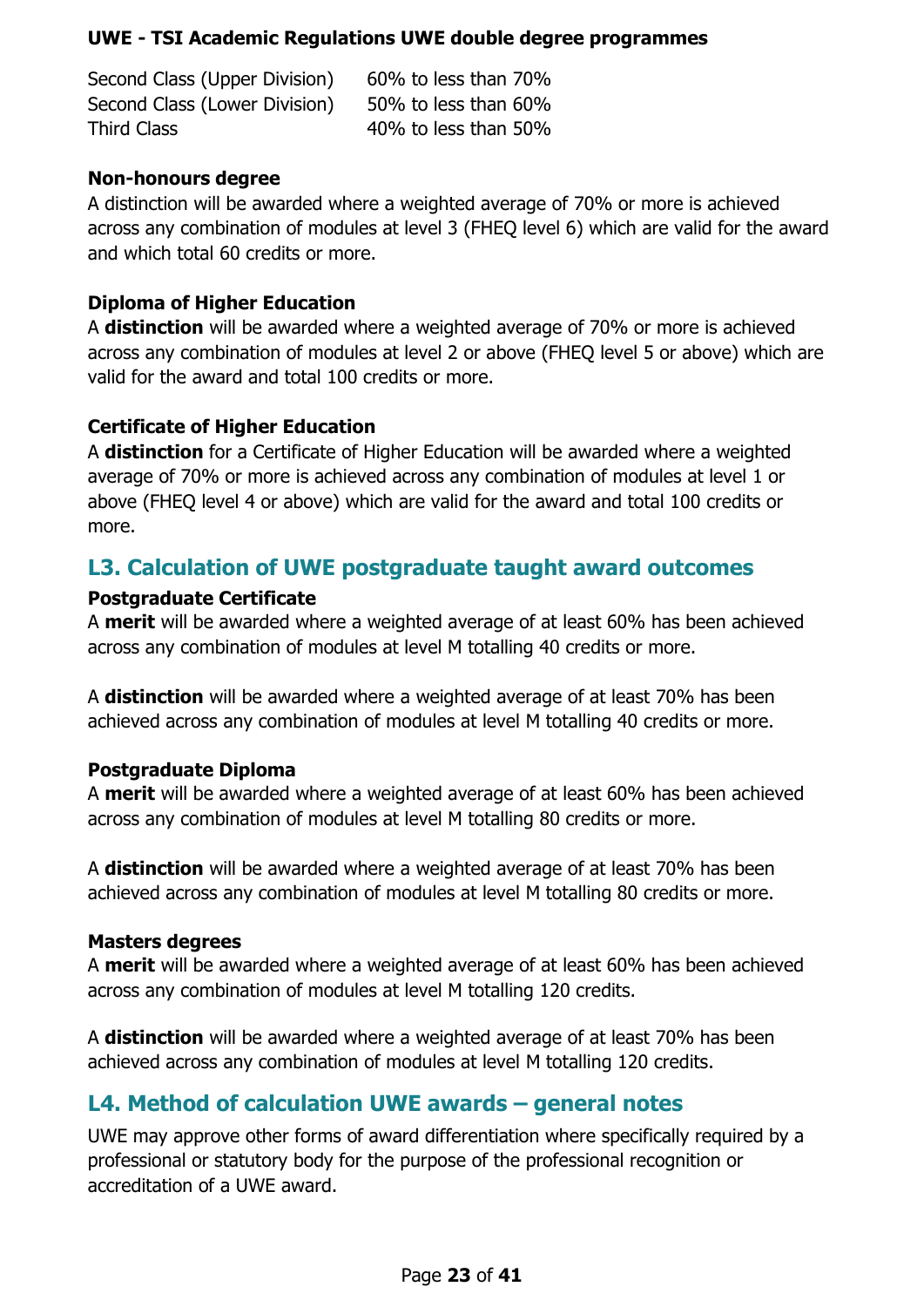An Award Board may award one classification (or other differential level of award) higher than that determined by the standard calculation methods by using the UWE's borderline criteria where:

the student's final overall mark is less than or equal to 0.5% below the higher classification (for example, a final overall mark between 69.5% – 69.9% would become a First).

- the student's final overall mark is greater than 0.5% and less than or equal to 1% below the higher classification (for example 59% - 59.4%), but only if 50% or more of the credits at the highest level required by the programme have marks in the higher banding (see below):
	- if 90 Level 3 credits have Upper Second marks and 30 Level 3 credits have Lower Second marks, the student would receive an Upper Second. All credits must count towards the award.
	- if 90 Level 3 credits have Lower Second marks and 30 Level 3 credits which have Upper Second marks, the student would receive a Lower Second.

In all cases all credits used in the calculation must count towards the award.

Where a student has any newly accepted or historic personal circumstances for modules they passed, the Board is also able to review their profile to consider whether an uplift would be appropriate, but unlike the criteria above this is not automatic.

These criteria also apply to students where the award outcome is Pass, Merit or Distinction.

An Award Board may not award a lower outcome than that determined by these methods.

The following will not be included in the classification or differential calculation of an award:

- professional practice modules that have an overall outcome expressed as pass;
- credit awarded through the accreditation of prior learning;
- the mark for failed modules if they have either been condoned or personal circumstances have been accepted and an award has been recommended.

## <span id="page-23-0"></span>**Part M: Publication of results**

- At the end of each academic session TSI and UWE will jointly release notification of module marks, grades and credit information individually to students.
- If the Award Board is due to meet within 15 working days of the Field Board, the notification will be issued after the Award Board.
- Publication of overall results and awards will normally take place no later than five working days after their approval by the Award board and by The Senate at TSI. Publication of the UWE award at a later date will be subject to the agreement of Director of Student and Academic Services in consultation with the Chair of the board.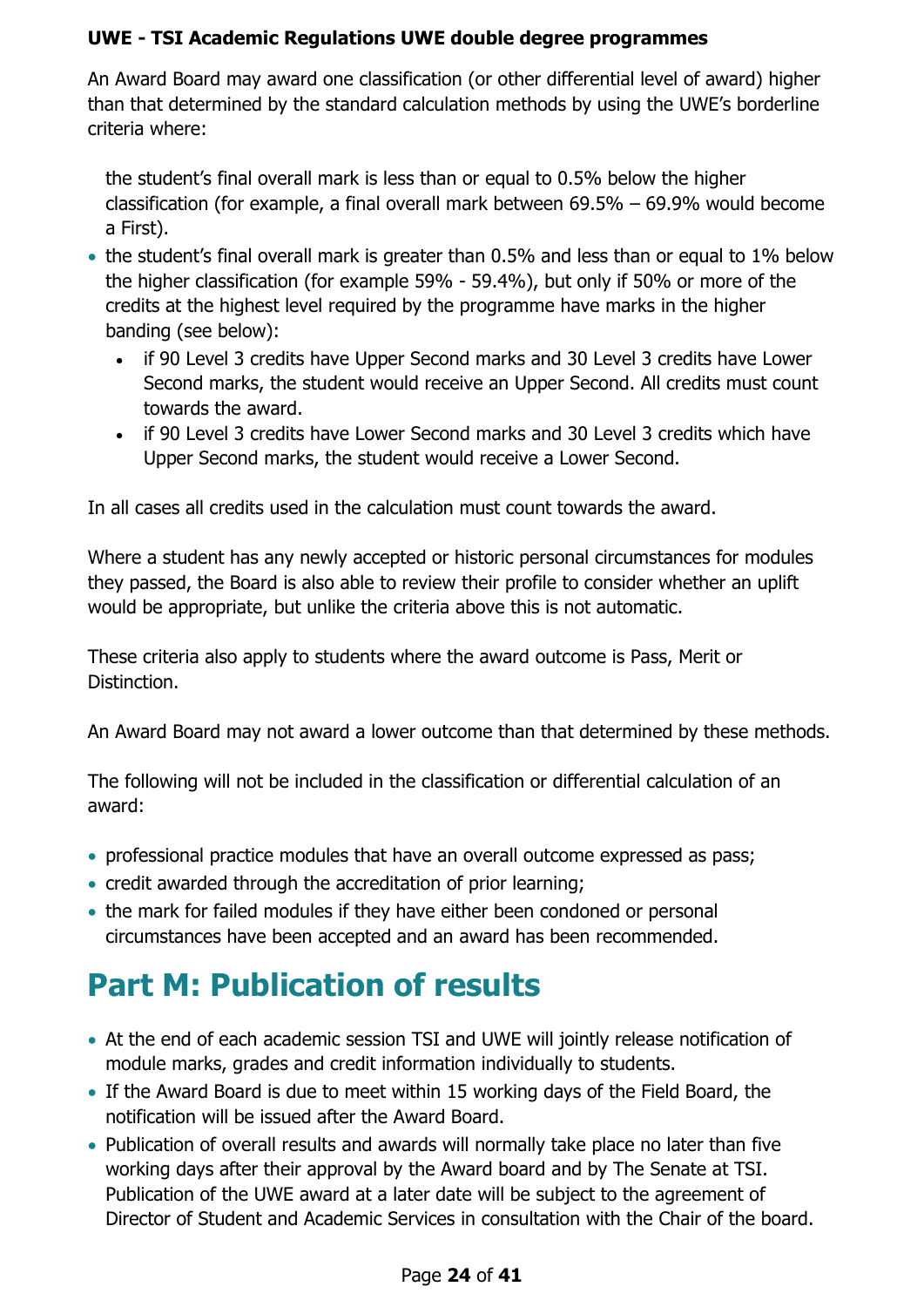• Publication will be solely by an electronic means approved and designated for this purpose which students are individually responsible for accessing.

## <span id="page-24-0"></span>**Part N: Certificates**

## <span id="page-24-1"></span>**N1. UWE Award certificate**

The award certificate or Degree Certificate confirms that an award of UWE has been granted. It is signed by the Vice-Chancellor and the Director of Student and Academic Services.

The award certificate records:

- the name of the University (UWE) and, if appropriate, of any other organisation sharing responsibility for the programme of study or research and Coat of Arms;
- the student's name as held on the University's student record;
- the award title including any differential level as appropriate and classification;
- where appropriate, the award title as approved by the Academic Board for the purposes of the certificate;
- where appropriate, an endorsement that the award was studied in the sandwich mode, was studied in the full-time mode if needed to distinguish an award accredited by a professional body from a full-time award with the same title, or to record the language of tuition and assessment where this was other than English.

## <span id="page-24-2"></span>**N2. UWE Certificate of credit**

The certificate of credit is the formal record of all modules taken and credit achieved. It is given to a student at the point at which their registration or enrolment with UWE ends and is signed by the Vice-Chancellor and by the Director of Student and Academic Services.

The certificate of credit records:

- the full name of the student as held on UWE's student record;
- the start date of the student's registration for an award or enrolment on a module;
- where appropriate, the name of the affiliated institution at which the module(s) was completed;
- the module(s) or similar unit(s) of study successfully completed with details of the level and amount of credit, the mark(s) gained and the date when credit was awarded;
- UWE credit awarded for Accredited Experiential Learning set against the module(s) concerned and the date when the credit was awarded;
- credit transferred through Accredited Learning and recognised by UWE as contributing to the requirements of an award of the University, identified by level;
- where applicable, the qualitative level of performance achieved within professional practice modules where professional competencies have been assessed;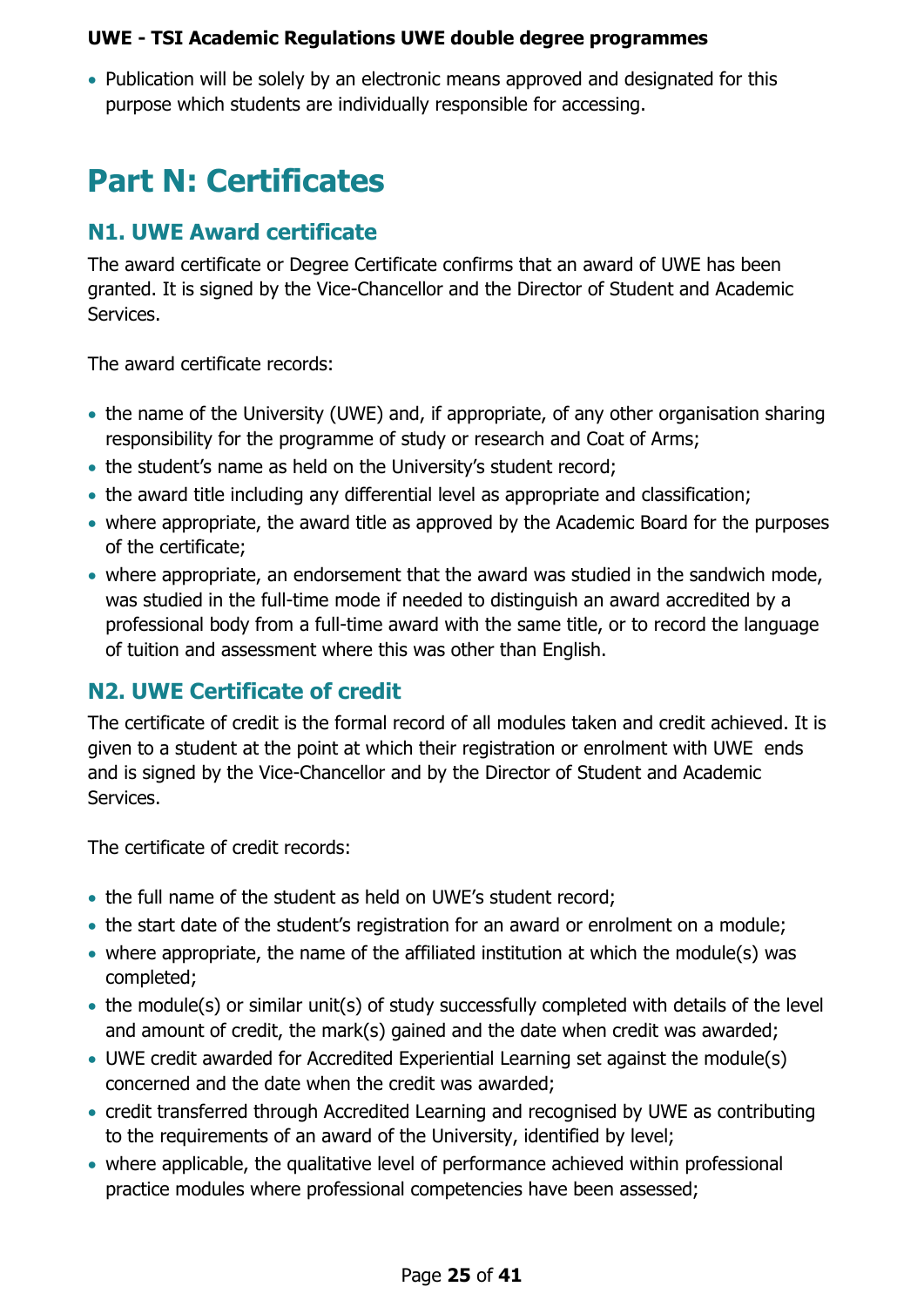- credit gained from periods of supervised and assessed work experience or placement in the UK or abroad qualifying for either standard credit or placement credit;
- where applicable, information on assessed key skills;
- credit equivalence for the European Credit Transfer Scheme (ECTS).

## <span id="page-25-0"></span>**N3. TSI Diploma**

The Official Diploma document is mandated by the Latvian government for all Latvian Universities. The Diploma confirms the award from TSI. It is signed by the TSI Rector and the Head of Senate.

The Diploma document records:

- the institution name and Coat of Arms;
- the student's name as held on the TSI student record and unique ID number according to Latvia State System;
- the award title and date of the award;
- Official stamp or seal.

## <span id="page-25-1"></span>**N4. TSI Diploma Supplement**

The Diploma Supplement records in Latvian and in English;

- the full name of the student as held on TSI's student record, student's Date of Birth;
- the unique identifier for the Diploma;
- The Award title with all main fields of study;
- The name of TSI, address and contact details;
- Language of instruction:
- Duration of study, with start and end dates of the student's registration for an award or enrolment on a module;
- the Level of study in European Qualifications Framework (EQF) and Latvian Qualifications Framework (LQG);
- Mode of study and Latvian credits;
- A table of module(s) or similar unit(s) of study successfully completed with details of the level and amount of credit, the grades (1-10) gained, with a short descriptor of performance and ECTS and Latvia credit points for each unit;
- The Project Module Grade is noted;
- A weighted grade average of the qualification modules– the average of all course units across all years weighted for credit point value;
- Official stamp or seal.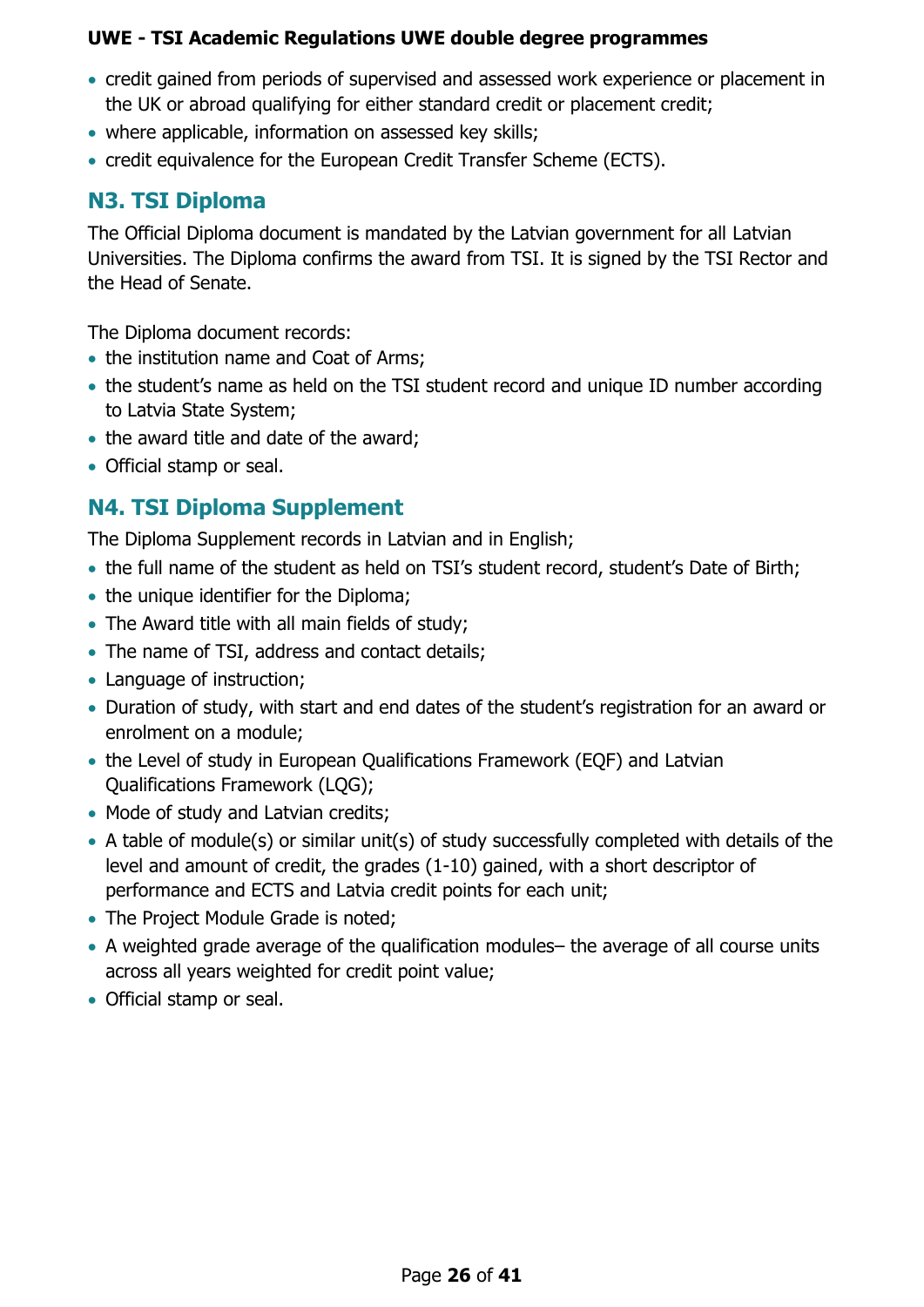## <span id="page-26-0"></span>**Part 0: Withholding and removing awards**

## <span id="page-26-1"></span>**O1. Withholding awards**

TSi and UWE may withhold awards from students who:

- have outstanding obligations to TSI; or
- are the subject of an allegation of a breach of student conduct.

These regulations should be read in conjunction with the process for [withholding awards.](https://www1.uwe.ac.uk/about/departmentsandservices/professionalservices/academicservices/regulationsandquality/regulationsandprocedures/withholdingawards.aspx)

## <span id="page-26-2"></span>**O2. Professional suitability**

Where a student has met the credit requirements of their award, but there is an outcome from a [Professional Suitability Panel](http://www2.uwe.ac.uk/services/Marketing/about-us/pdf/professional-suitability-and-conduct-procedure.pdf) recommending that they are not eligible for a professionally accredited or recognised award, they will be entitled to receive a default award instead.

## <span id="page-26-3"></span>**O3. The formal removal of an UWE award from a graduate**

UWE's Academic Board may remove an UWE award granted by the University from an individual on the recommendation of the Vice-Chancellor if:

• the person has been granted an award and has been found to have been admitted to the award route or granted the award under false pretences or on material nondisclosure;

## <span id="page-26-4"></span>**O4. Suspension and expulsion of students for academic reasons**

Students may be suspended or expelled from TSI for an unsatisfactory standard of work or for other academic reasons. The Rector (or nominee) may, after giving the student an opportunity to make representations, suspend or expel them for academic reasons other than failure to meet the stated requirements for assessment.

These regulations should be read in conjunction with the process for the [suspension and](https://www.uwe.ac.uk/study/academic-information/suspend-transfer-or-withdraw/suspension-and-expulsion)  [expulsion of students for academic reasons.](https://www.uwe.ac.uk/study/academic-information/suspend-transfer-or-withdraw/suspension-and-expulsion)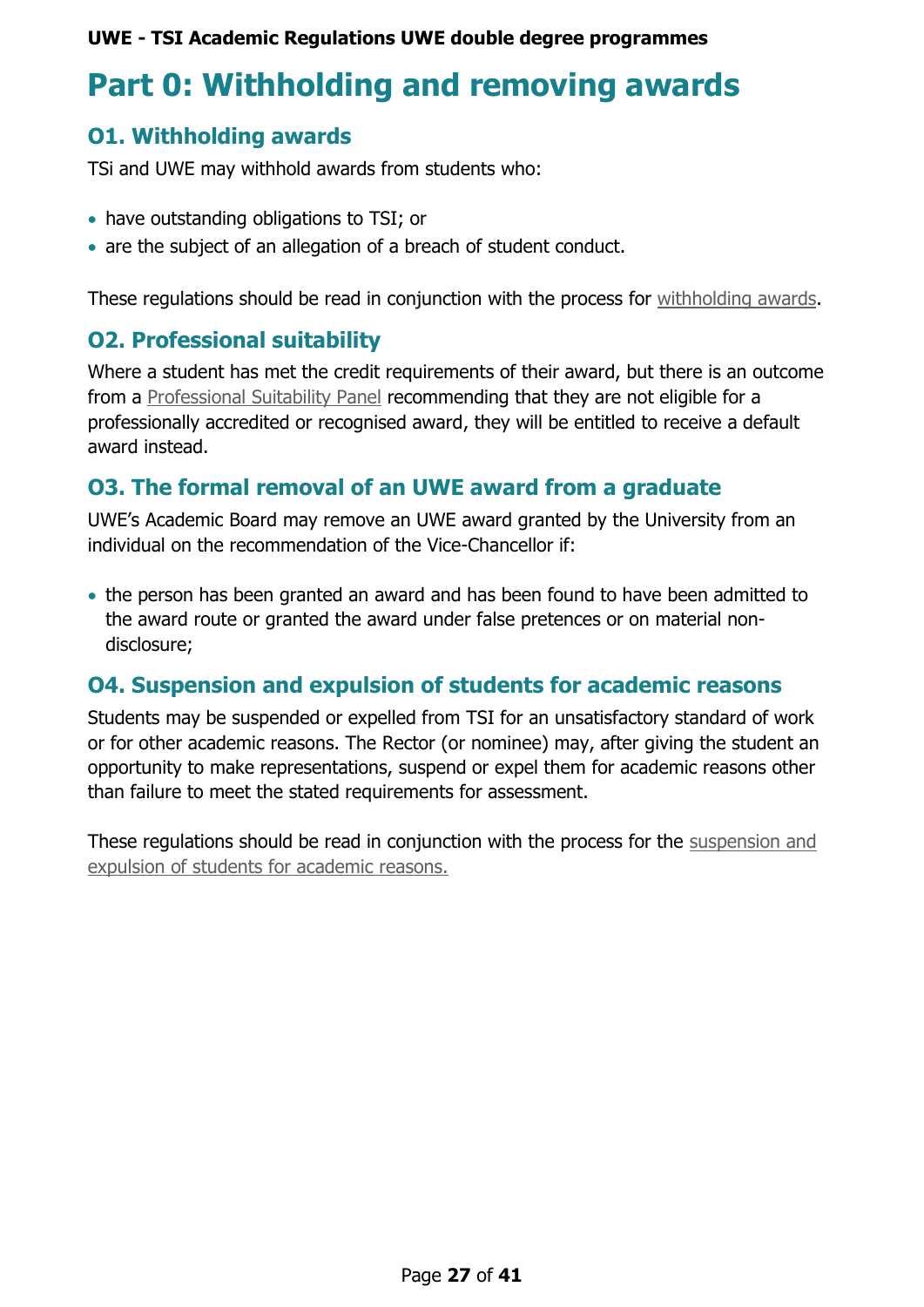## <span id="page-27-0"></span>**Part P: Student complaints about academic provision**

An academic complaint is a matter of concern to a student about the delivery, management or assessment methods and procedures of an award, award route or module which has not been resolved through the normal consultation procedures.

Students on a TSI-UWE double degree are expected to use the TSI complaint procedure in the first instance. If the complaint remains unresolved through the TSI procedure students are free to pursue the complaint through Stage 3 of the UWE [complaint](https://www.uwe.ac.uk/about/contact-us/complaints)  [procedure.](https://www.uwe.ac.uk/about/contact-us/complaints)

## <span id="page-27-1"></span>**Part Q: Circumstances which may affect examining board decisions**

## <span id="page-27-2"></span>**Q1. Academic appeals against a decision of an examining board**

Students have the right of appeal against the decision of:

- an examining board within specified limited grounds;
- designated staff or groups in regard to exceptional removal of marks applications within specified limited grounds.

The grounds and the process for submitting an appeal, for students studying on double degree awards are set out in the [Academic Appeals policy.](https://www1.uwe.ac.uk/students/academicadvice/academicappeals.aspx)

## <span id="page-27-3"></span>**Q2. Annulment of examining board decisions**

A decision of an examining board may be declared null and void in the following circumstances:

- where there has been a material and significant administrative error or other material irregularity;
- following an academic appeal.

The process for the annulment of joint examining board decisions for double degree awards is set out in the Exam Board Code of Practice (Appendix 2)

## <span id="page-27-4"></span>**Q3. Circumstances which may affect examining board decisions**

The Academic Board of UWE or TSI Senate may, in consultation, formally invoke mitigating processes in response to circumstances where University business has been significantly disrupted by force majeure. Such action will be reported to the subsequent meeting of the Academic Board of UWE and the TSI Senate.

Unless otherwise stated, this will cover all approved TSI-UWE double degrees delivered under these regulations. In case of doubt, this regulation takes precedence over other regulations relating to student classification and progression and over the regulations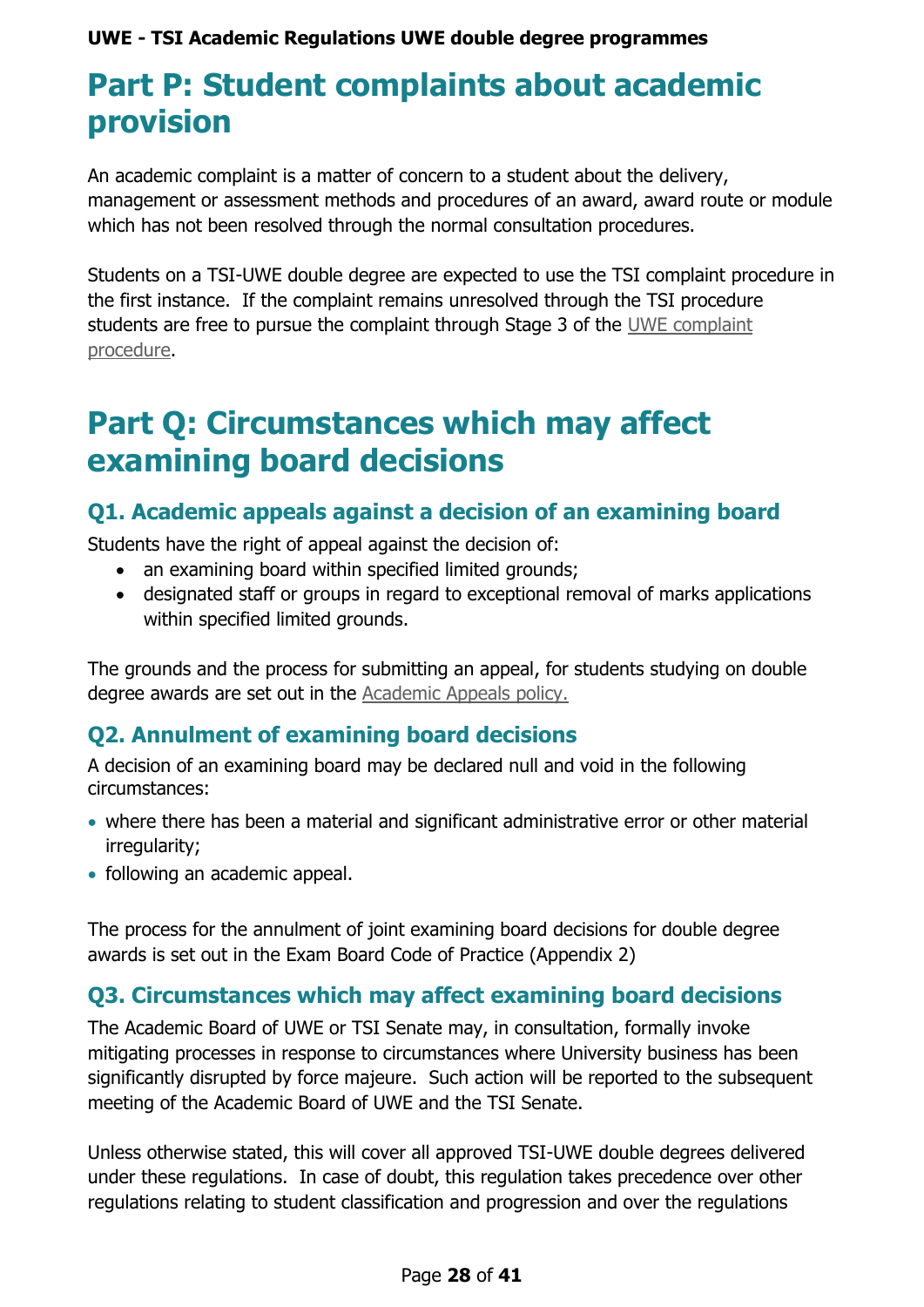governing the quoracy for meetings of examining boards. Regulations relating to appeals processes remain in force during periods of disruption caused by force majeure.

## <span id="page-28-0"></span>**Part R: UWE Academic dress regulations**

The following are the agreed design of robes worn by the UWE officers and graduates, for example, at graduation ceremonies.

#### **Certificate and Diploma**

Gown: Black traditional gown with ruched sleeves gathered with black cord and button Hood: Simple shape in black, part lined in plain red Hat: Black mortar board or Oxford soft hat

#### **Bachelors/First Degree, Graduate Certificate, Graduate Diploma**

- Gown: Black traditional gown with ruched sleeves gathered with black cord and button Hood: Simple shape in black, fully lined in red brocade
- Hat: Black mortar board or Oxford soft hat

#### **Postgraduate Certificate and Diploma**

Gown: Black traditional gown with ruched sleeves gathered with black cord and button Hood: Simple shape in black, fully lined in red brocade and with red brocade ribbon on top edge Hat: Black mortar board or Oxford soft hat

#### **Masters Degree**

- Gown: Black traditional gown with long hanging sleeves and fronts trimmed with red brocade Hood: Simple shape in plain red, fully lined with red brocade
- Hat: Black mortar board or Oxford soft hat

The Academic Dress of the senior officers of UWE is:

#### **Vice-Chancellor**

Gown: Black with fronts and sleeves trimmed and decorated in red and silver Hat: Black mortar board with silver cord and tassel

#### **Chair of the Board of Governors**

Gown: Black with fronts and sleeves trimmed and decorated in red and silver Hat: Black mortar board with silver cord and tassel

#### **Pro-Chancellor**

Gown: Black with fronts and sleeves trimmed and decorated in silver Hat: Black velvet Tudor bonnet with silver cord and tassel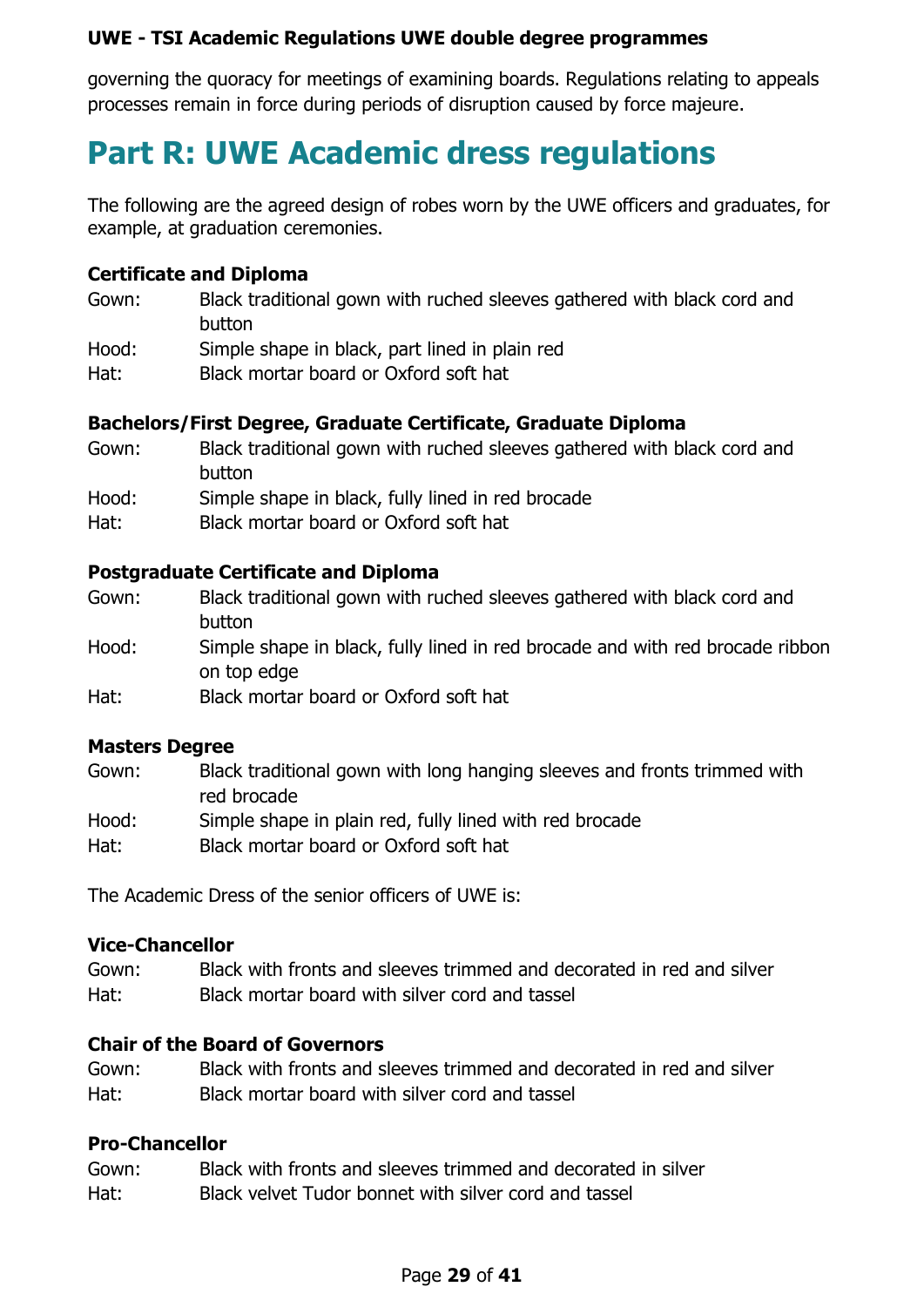## **Chancellor**

Gown: Black brocade with gold facings and sleeves trimmed in gold Hat: Black velvet Tudor bonnet with gold cord and tassel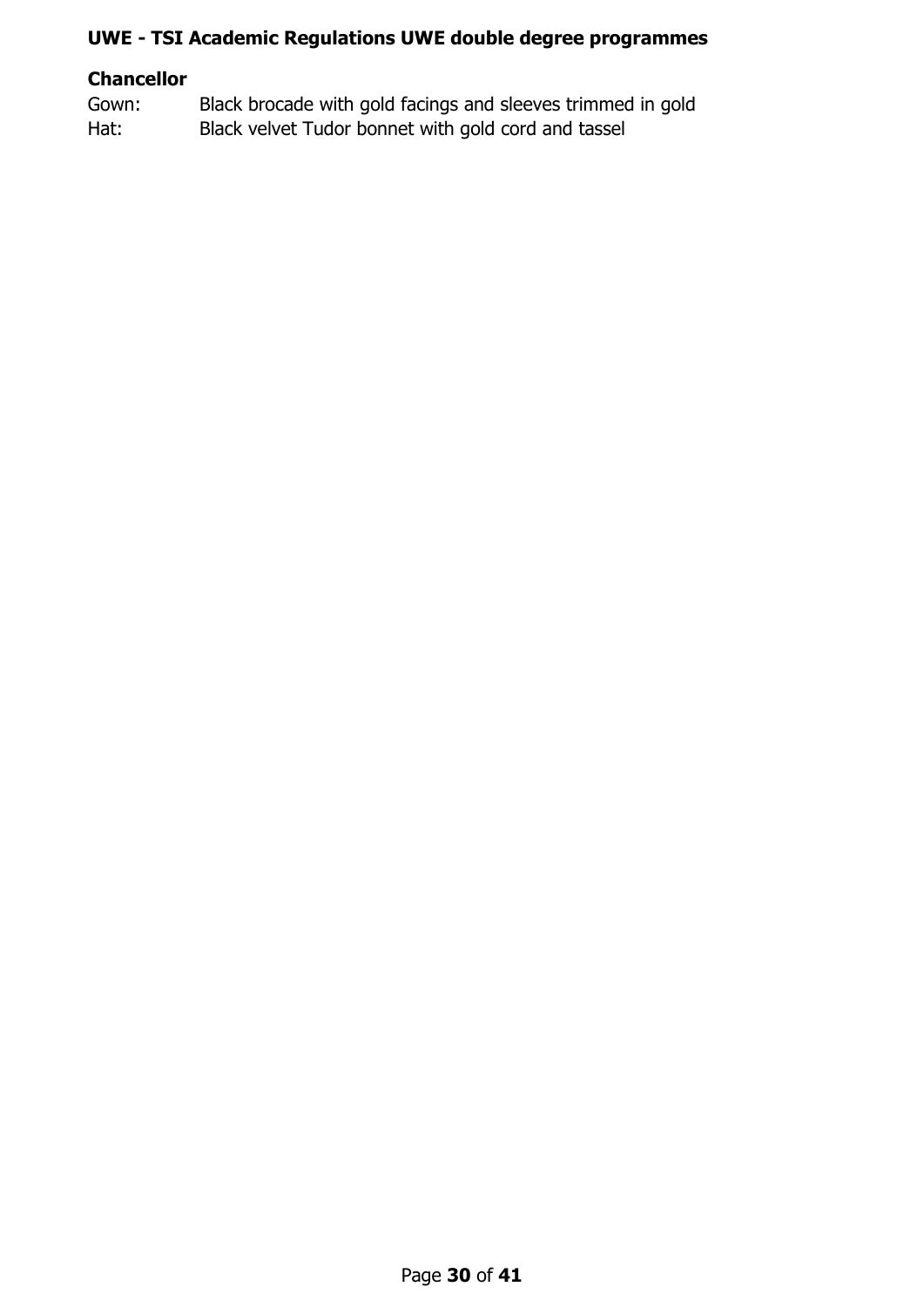## <span id="page-30-0"></span>**Appendix 1: Hours to credit ratios**

| <b>TSI</b> credit<br>points | <b>UWE</b> credit<br>points | <b>ECTS</b> | Notional study<br>hours |
|-----------------------------|-----------------------------|-------------|-------------------------|
| $\mathbf{1}$                | 3                           | 1.5         | 40                      |
| $\overline{2}$              | 6                           | 3           | 80                      |
| $\overline{4}$              | 12                          | 6           | 160                     |
| 6                           | 18                          | 9           | 240                     |
| 8                           | 24                          | 12          | 320                     |
| 10                          | 30                          | 15          | 400                     |
| 12                          | 36                          | 18          | 480                     |
| 14                          | 42                          | 21          | 560                     |
| 16                          | 48                          | 24          | 640                     |
| 18                          | 54                          | 27          | 720                     |
| 20                          | 60                          | 30          | 800                     |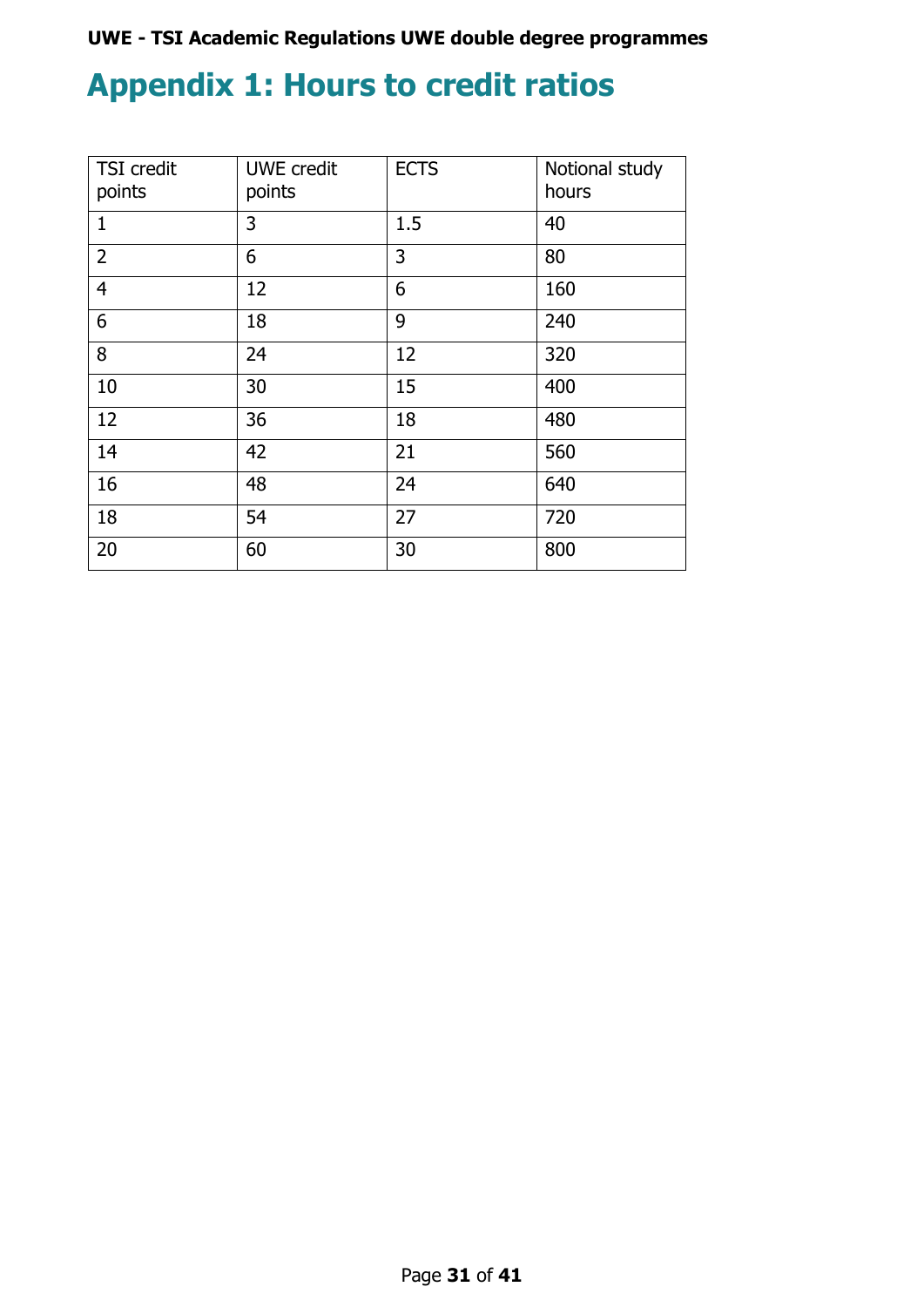## <span id="page-31-0"></span>**Appendix 2: Examining Board Code of Practice**

#### **Introduction**

Every module and award is the responsibility of an examining board. For TSI-UWE double degree awards, TSI will operate a two-tier examining board structure:

• a TSI-UWE Field Board responsible for considering and approving module marks and awarding credit and a TSI-UWE Award Board responsible for determining eligibility for awards.

Each examining board is accountable to the TSI Senate and the UWE Academic Board which may prescribe the examining board terms of reference and composition.

Boards must also:

- have the constitution approved by or on behalf of TSI Senate and UWE Academic Board;
- include the external examiner(s) approved by the UWE Academic Board;
- provide examining board meeting minutes which are an accurate and comprehensive record of the meeting and the approved results and decisions.

UWE Student and Academic Services will produce and retain the minutes.

#### **Examining board membership**

Field Board membership:

#### **A Field Board shall have as its membership**:

- the Executive Dean, or authorised nominee, of the faculty at UWE and TSI having academic responsibility for the field (chair)
- the field leader from UWE and TSI;
- the module leader, or nominee, for all modules of double degree programmes within the jurisdiction of the board under consideration at the meeting\*;
- the field external examiner(s) responsible for modules within the jurisdiction of the board under consideration at the meeting;
- the Director(s) of UG/PG studies or equivalent(s) from the faculty at UWE and TSI having academic responsibility for the field;

\*When a field board is considering results for the resit of a module, if the module leader has already confirmed the marks in writing and there are no other issues for discussion then at the discretion of the chair, they are not required to attend the board. The Module Leader should then give their apologies to the relevant team in advance of the meeting and they will be excluded from the quoracy.

#### **Award Board membership**:

- the Executive Dean, or authorised nominee, of the faculty at UWE and TSI holding academic responsibility for the modular scheme (chair);
- the Director of UG/PG studies or equivalent from the faculty at UWE and TSI;
- the Heads of Department and/or designated members with responsibility for the award(s) at UWE and TSI
- chief external examiner;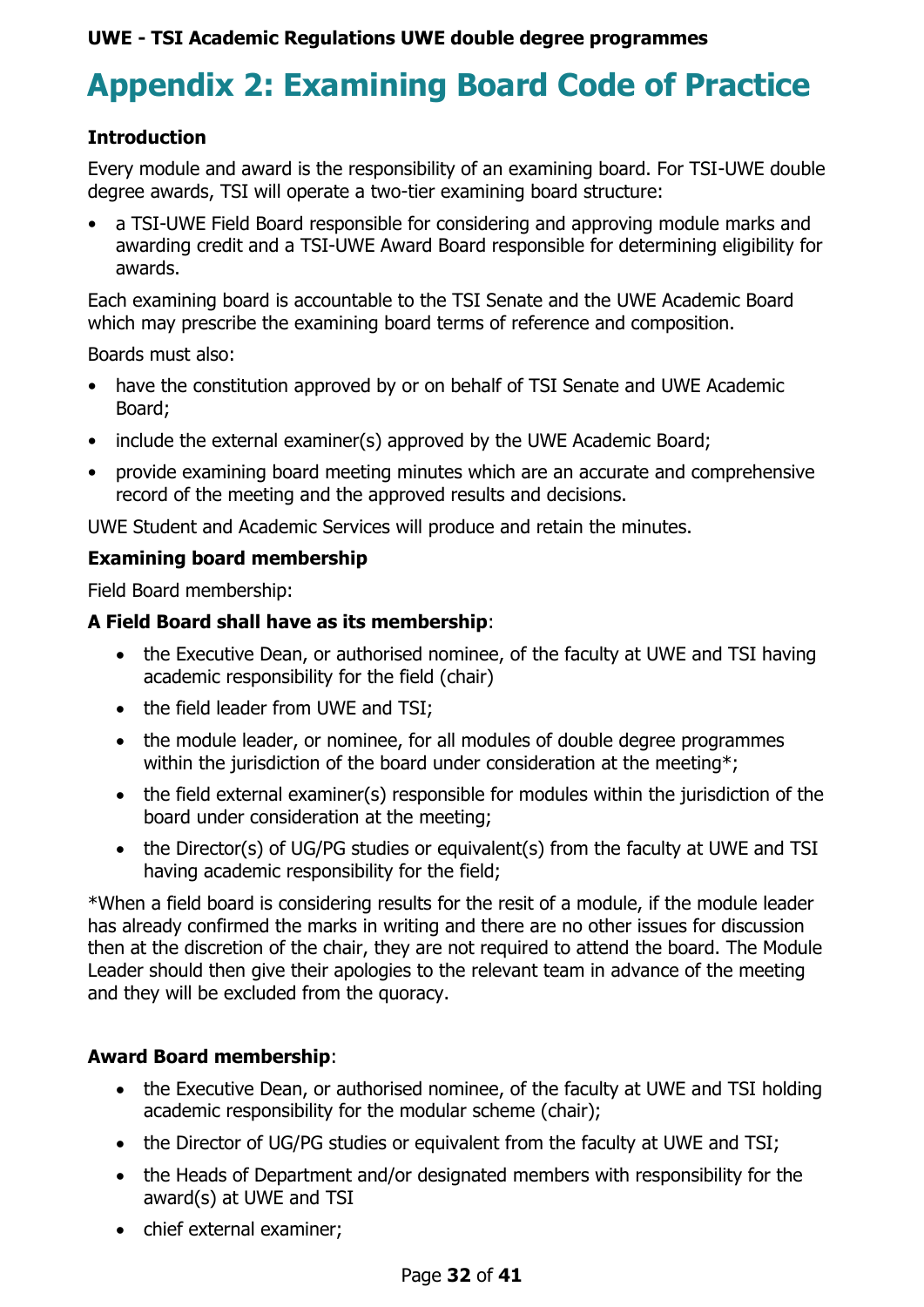• for awards carrying professional recognition or accreditation, such other external examiners as are approved to represent the relevant professional body(ies) for awards under consideration by the board.

All members of the examining board should attend meetings of the board (see notes above about exceptions to this). By prior agreement from the Chair, a nominee may act as a representative. Members may nominate a colleague to attend in their place provided that person is able to fully participate in the business of the board with regard to the module/s or award/s they are representing.

The Chair may invite other persons internal or external to the University to be 'in attendance' in order to assist a board in the exercise of its responsibilities.

### **Avoiding potential conflicts of interest**

No student shall be a member of an examining board or attend an examiner's meeting other than as a candidate for assessment. No member of staff who is enrolled on a module or registered for an award under consideration by the board shall be a member of the board whilst the module or award is under discussion.

### **External Examiners**

The selection, approval, appointment, roles and responsibilities of field and chief external examiners will follow UWE procedures established by the UWE Academic Board. The full details of external examiner appointments and responsibilities are set out in the [External](https://www.uwe.ac.uk/-/media/uwe/documents/study/ee-id-ex-exam-operational-guide.pdf)  [Examiner Operational](https://www.uwe.ac.uk/-/media/uwe/documents/study/ee-id-ex-exam-operational-guide.pdf) Guide available on the University web pages.

The contribution of the external examiner for all boards of which they are a member must be reflected in the minutes.

## **Secretary to the Examining Board**

The Secretary to the examining board shall be the nominee of the UWE Director of Student and Academic Services.

## **Confidentiality**

All discussion at an examining board is confidential to its members, to a panel of its members or to a review panel authorised by UWE Academic Board for the purpose of considering an application for review of a decision of an examining board (an appeal), or to such officers as may be authorised by the UWE Vice-Chancellor for the purpose of considering an application for review of a decision of an examining board.

## **Field Board Terms of Reference**

A Field Board is responsible for determining in relation to all modules within the field(s) assigned to the board:

- that all assessments undertaken for modules on the TSI-UWE double degree programmes are properly scrutinised and marked;
- that all assessments are properly conducted;
- the impact, if any, of adverse circumstances affecting the delivery or assessment of a module on the performance of an identifiable cohort or an identifiable sub-group within a cohort on a component of assessment or a module as a whole;
- the mark or decision to pass/not pass made in respect of each student for assessment, resit or retake on each module;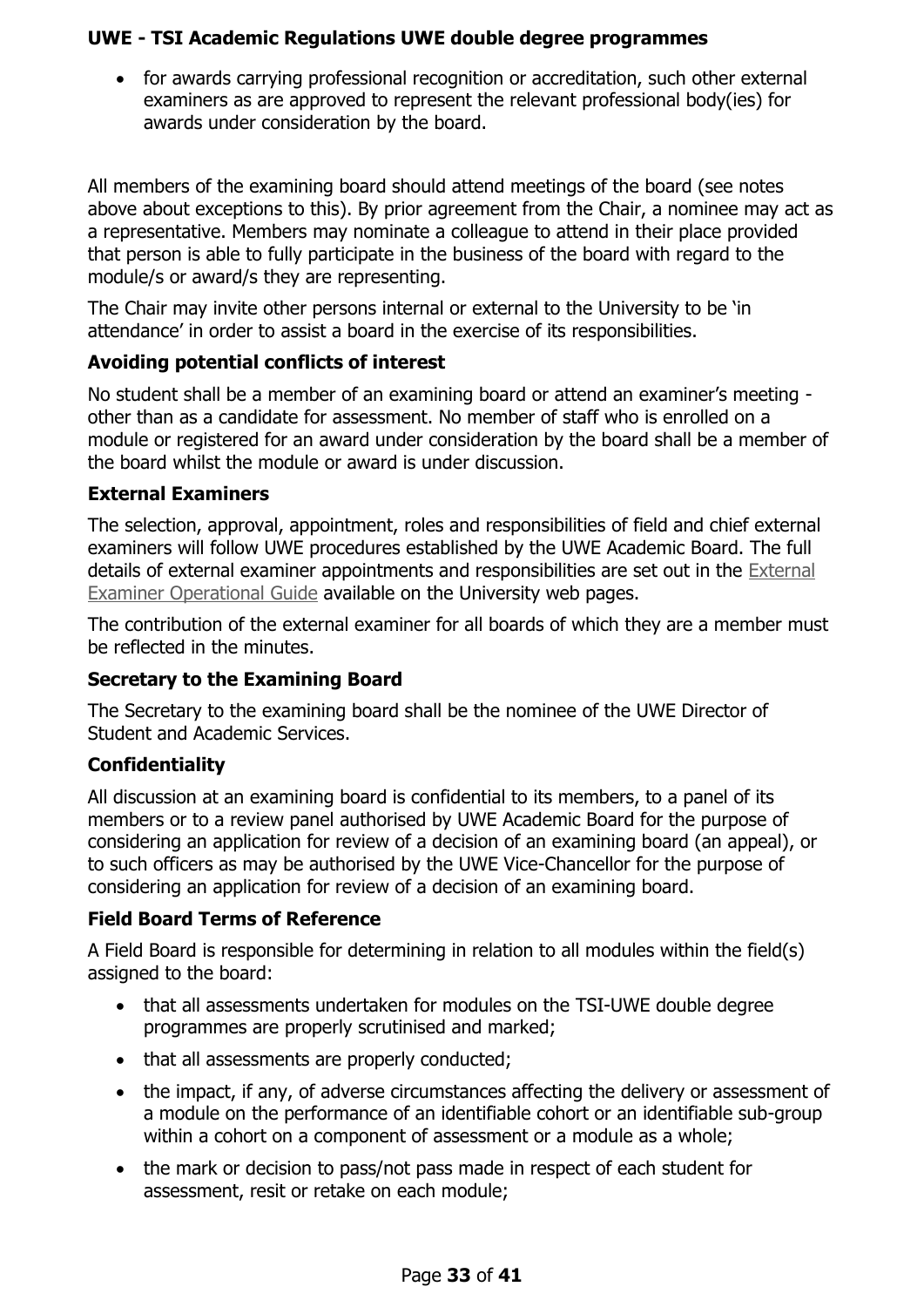- the award of UWE credit to a student where assessed performance meets the minimum threshold required for a pass in each module in accordance with the Academic Regulations;
- any matters arising from the analysis of assessment data for modules within the board's jurisdiction including discussions on module quality and enhancement.

At the Field Board, both UWE and TSI agree on whether or not the student has passed and the UWE percentage outcomes that will be carried forward to the Award Board. To meet TSI requirements the UWE percentage outcomes are converted into a TSI grade equivalent.

### **Award Board Terms of Reference**

An Award Board is responsible for determining for all taught TSI-UWE double degree awards within a faculty:

- recommendations for named awards within the jurisdiction of the board;
- eligibility of a student for an interim, default or other award within the jurisdiction of the board;
- the effect of any personal circumstances on a student in relation to an award or to progression within an award;
- the progression of a student to further study on an award;
- the classification for honours or any other differential level of an award as provided for in the Academic Regulations taking account of a student's overall assessment profile;
- whether a student has satisfied any additional requirements as specified for awards carrying professional recognition or accreditation for employment or practice;
- to note all assessment offence penalties as imposed by the Assessment Offences Adviser / Panel and, as required, to take action in relation to the recommendation for an award;
- whether a student may be permitted to enrol on more than ?? credits at their next enrolment;
- any matters arising from consideration of assessment practice and data within the board's jurisdiction which it wishes to draw to the attention of appropriate bodies.

No recommendation for granting an award may be made without the written consent of the approved external examiner(s).

An Award Board may not override a student's credit total as determined by Field Boards.

The final determination of a TSI award is made by the TSI Senate based on the recommendations of the Award Board.

The confirmation of an UWE interim award will take place whether or not the student is proceeding directly to a further award.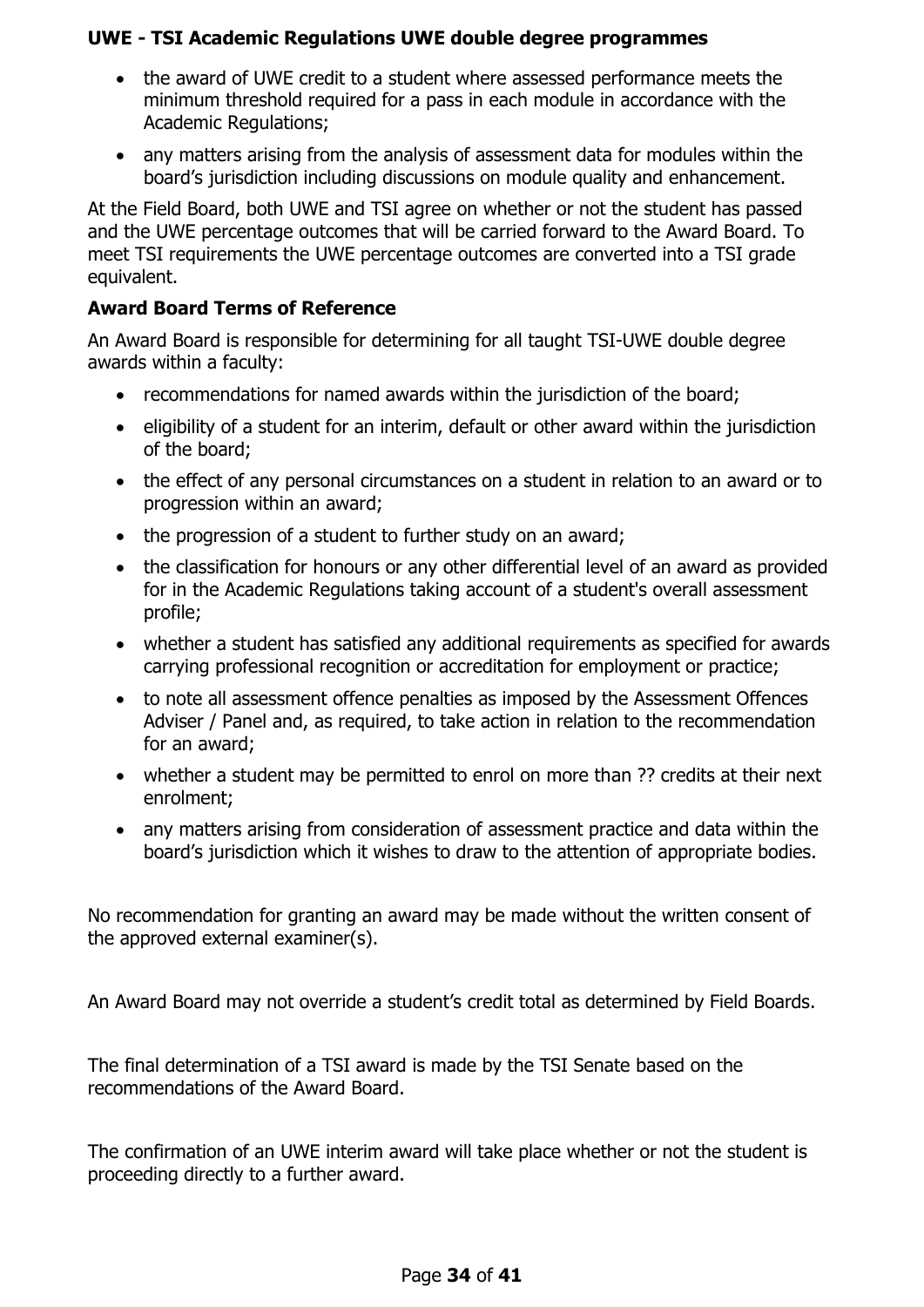## **Disagreements at examining boards**

Where there is a disagreement between the external examiner(s) and the internal examiners which cannot be resolved through discussion, the collective decision of the examining board shall normally be accepted as final.

Any unresolved disagreement between external examiners and the examining board shall be referred to the Chair of the UWE Academic Board and TSI Senate for determination.

#### **Award Board actions where students have not passed modules and have personal circumstances accepted.**

Where a student has personal circumstances approved the Award Board may, subject to the assessment regulations for the board and to professional body requirements, act as follows:

• allow a resit or retake of a failed module:

• recommend an aegrotat award (an unclassified award granted to a student who is unable for reasons of illness or similar incapacity to complete or be assessed).

#### **Adverse circumstances affecting a whole student cohort or sub-cohort**.

A Field Board has the authority to take account of any circumstances relating to the delivery or assessment of a module which may have adversely affected the performance of a whole cohort or a sub-group of students. For example, an incident affecting an examination. The Board may consider such matters when requested to do so by members of staff, students enrolled on the module or following a report received from examination invigilators.

In the case of submissions from students, normally the details should be provided in writing to the designated person responsible for the module not less than five working days before the meeting of a Field Board. In such cases students should not submit an individual application for a missed assessment or the exceptional removal of a mark.

The Board will have discretion to consider submissions received after this date, provided they are received prior to the Board meeting.

Instances where there is a known material irregularity affecting an individual or group of students or where an exceptional incident is acknowledged by the University (for example, the death of a student, a critical systems failure) should be dealt with at the time at which they arise through existing policies, procedures and protocols. In these cases there will be no requirement for students to make their own personal circumstances submission.

#### **Examining board quorum**

An examining board meeting is quorate if at least two-thirds of the members eligible to attend\* are present.

\*the definition of attendance includes engaging in the board virtually where appropriate.

An examining board must include an external examiner; either in person or contributing via a video, web, telephone or other link, in order to have the authority to grant credit or an award to students. However, when a Field Board is considering results for the resit of a module, it may award credit for that module without the relevant external examiner being present; providing the Module Leader has confirmed to the Chair in advance that due process in the setting, marking and moderation of assessment has been followed and there are no other issues that require discussion.

#### **Review of assessment decisions**

#### **Review of a decision**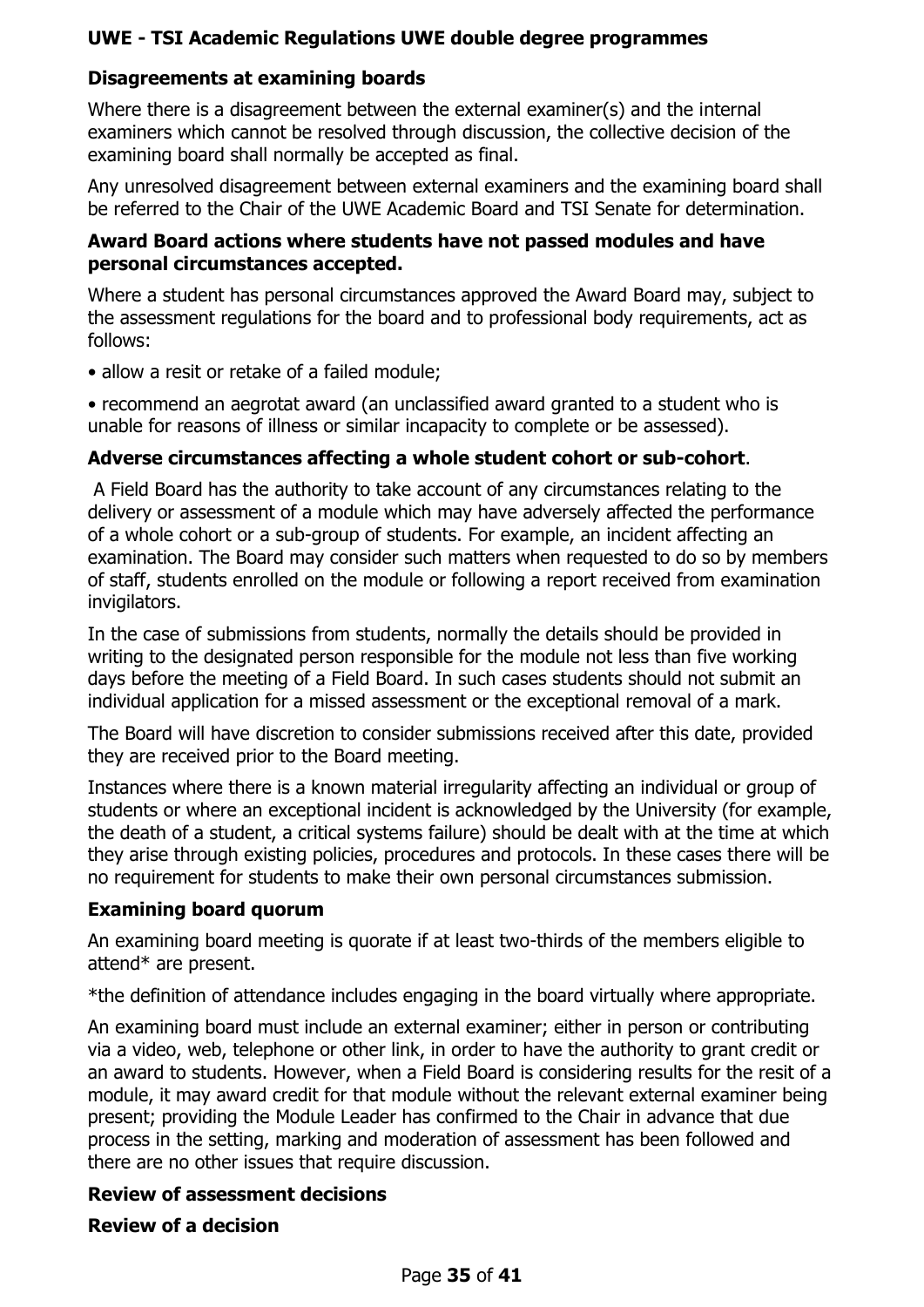If an examining board is required to review its decision, there are two circumstances in which it may delegate its responsibility to a sub-committee with terms of reference limited to the review in question:

- when required to do so under the regulations for an academic appeal or by the Director of Student and Academic Services or by an Academic Board Review Panel;
- or where an error or other procedural irregularity which may materially affect the integrity of the board's decisions is brought to the attention of the Chair after a meeting of the full board.

The following are not reasons for reviewing a decision of an examining board:

- changes to unconfirmed marks or grades;
- how a mark relates to the final outcome or the credit awarded.

## **Sub-committees of examining boards (reconvened boards)**

At each full meeting, the examining board must confirm authority for a sub-committee to act on its behalf if required.

The quorum for a sub-committee of an examining board is five, and normally at least three members must have been present at the original meeting, one of whom should be the Chair or their nominee.

Where possible, an external examiner will be a member of the sub group, but, if this is not possible an external examiner should be consulted. If the decision relates to an award, the chief external examiner should either be a member of the sub group or be consulted.

The consent of an external examiner is required for any changes to the original decision of an examining board and written consent from the chief external examiner is required for any changes to the original award granted.

The discussions of a panel of examining board members or of officers considering an application for the review of a decision of an examining board are confidential.

### **Annulment of an examining board decision where there has been a material and significant administrative error or other material irregularity**

Academic Board may annul a decision of an examining board where there has been a material and significant administrative error or other material irregularity, or where it is not possible to reconvene an examining board. If the error or irregularity is found to have affected more than one student, the Academic Board may annul all or part of an assessment.

## **Annulment of an examining board decision following an academic appeal**

Following consideration of an appeal by an examining board, if Academic Board is of the opinion that the examining board did not take proper account of the factors for review, it may annul the decision of the board.

### **Annulment of an examining board decision for an award of the University offered at an affiliated institution**

If an original decision has not been modified following review (either due to an irregularity or an academic appeal), UWE and TSI may recommend to the Academic Board and TSI Senate that the decision of the examining board be annulled if, in their opinion, the examining board did not take proper account of the factors for review. The recommendation must be made in writing to UWE.

## **Appointment of an examining board following the annulment of a decision**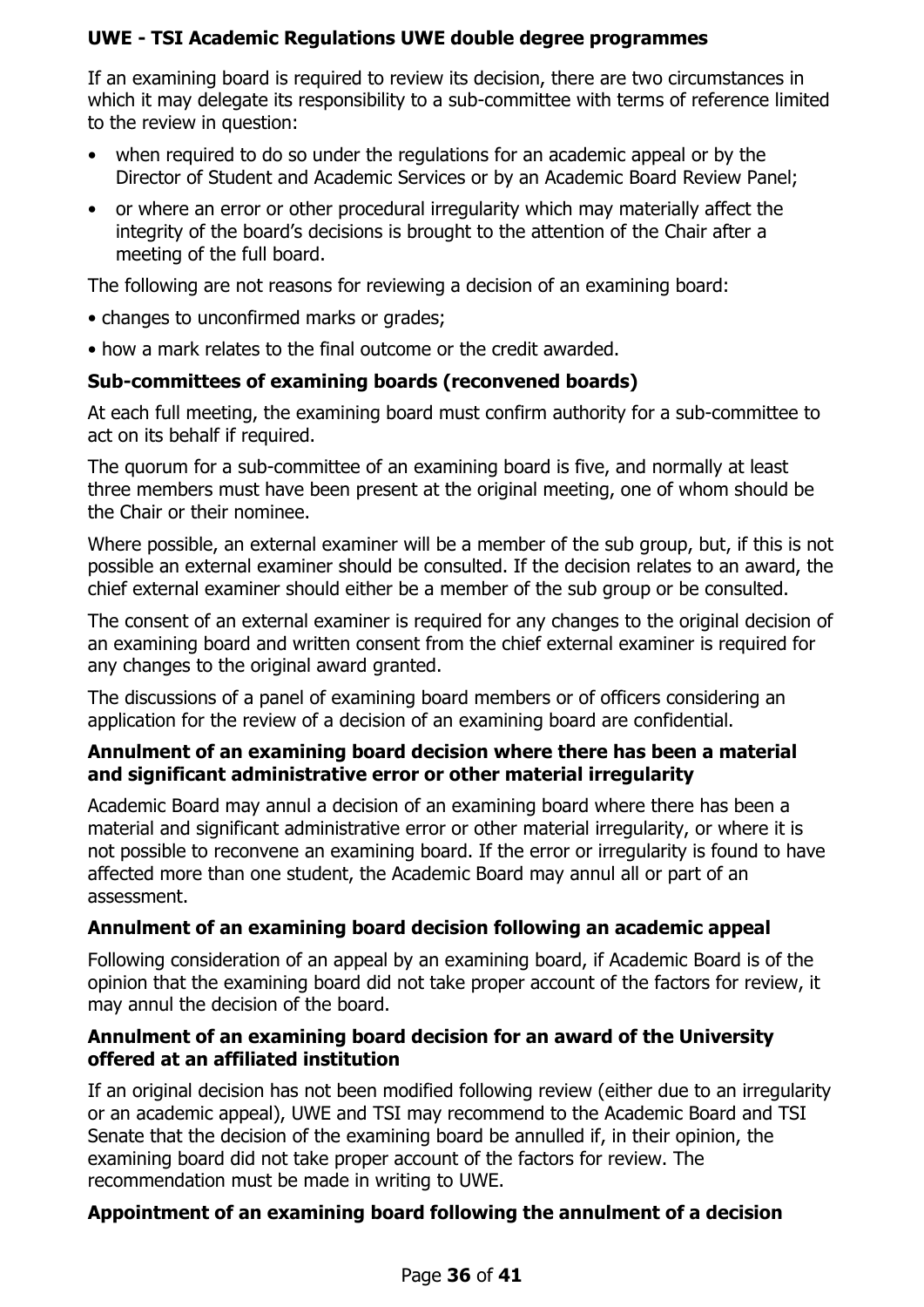Where a decision has been annulled, the UWE Academic Board shall appoint an examining board with the power to make decisions on students' progress and/or awards, including, if necessary, the appointment of new external examiners.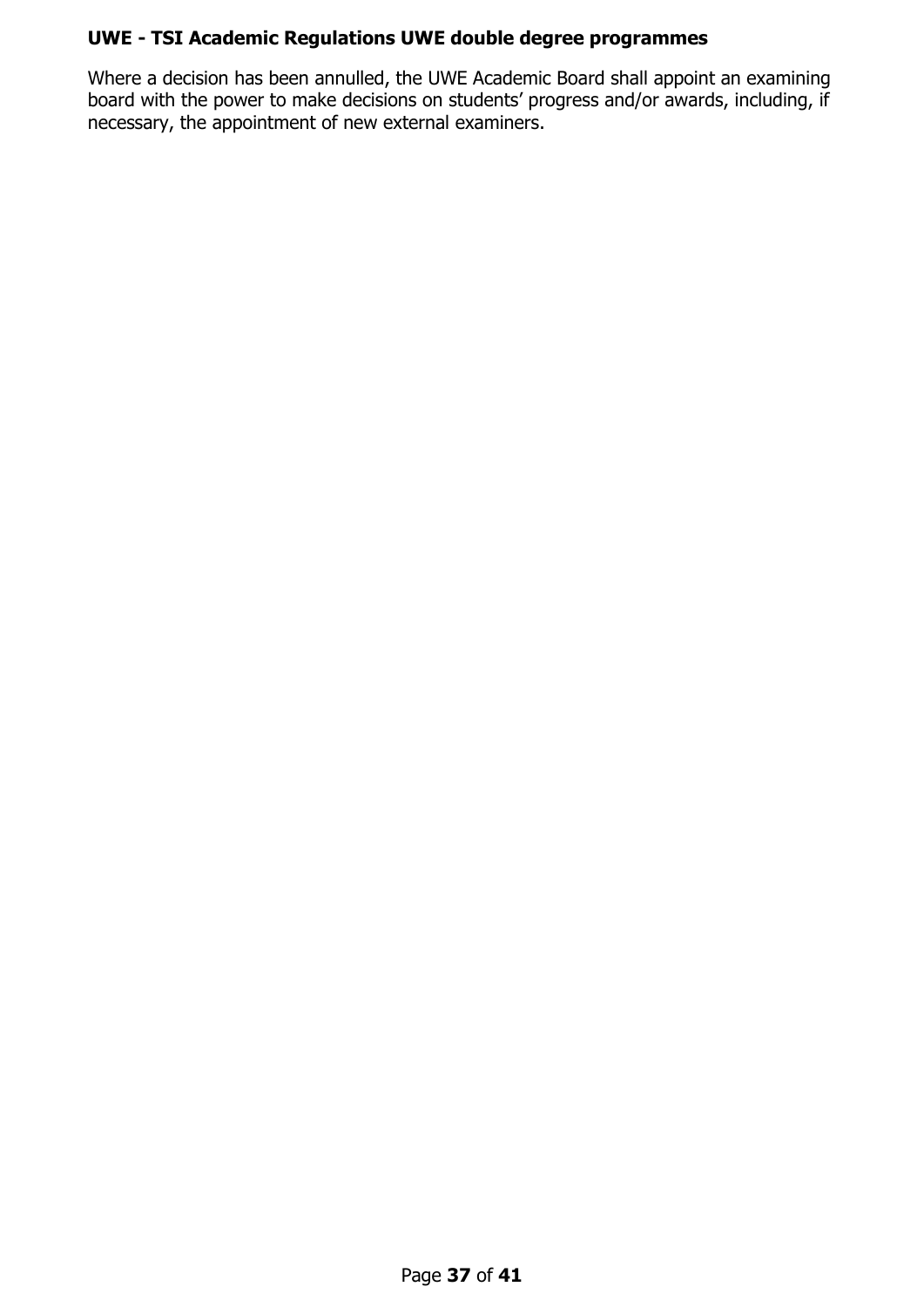## <span id="page-37-0"></span>**Glossary of Terms**

#### **Academic standards**

Academic standards are a way of describing the level of achievement that a student has to reach to gain an academic award (for example, an honours degree). They should be at a similar level across the UK and are informed by the QAA UK Quality Code for Higher Education.

#### **Academic standard of an award**

The academic standard of an award is defined by reference to the threshold knowledge and skills required of a student on entry to an award and by reference to the stated learning outcomes required for successful completion. Such learning outcomes are stated in the approved programme specification for each award and are informed by the QAA Framework for Higher Education Qualifications and Subject Benchmark Statements.

#### **Academic year**

An academic year at TSI equates to two semesters.

#### **Admission**

A student is admitted to the double degree Programmes when they have satisfied TSI and UWE's general entrance requirements or otherwise provided evidence of ability to achieve the required standard at entry, have registered for an award or enrolled on a module or short course and paid the required fees.

#### **Assessment**

The means by which standards are confirmed at each level in terms of an individual student's performance against agreed assessment criteria set to measure the achievement of learning outcomes. Assessment of student performance is an integral part of students' learning experience. Both summative and formative forms of assessment are used for the TSI UWE double degree awards.

#### **Assessment offence**

Assessment offences include copying (reproducing or imitating), cheating, collusion (agreement to deceive, using the words or ideas of colleagues or other students and not acknowledging the source, allowing another student to see or use an assessment), preventing or attempting to prevent another student from being able to be assessed properly, contract cheating, plagiarism, self-plagiarism and other breaches of assessment or other examination regulations or procedures.

#### **Compulsory module**

The module must be taken and passed to ensure progress or to pass the programme.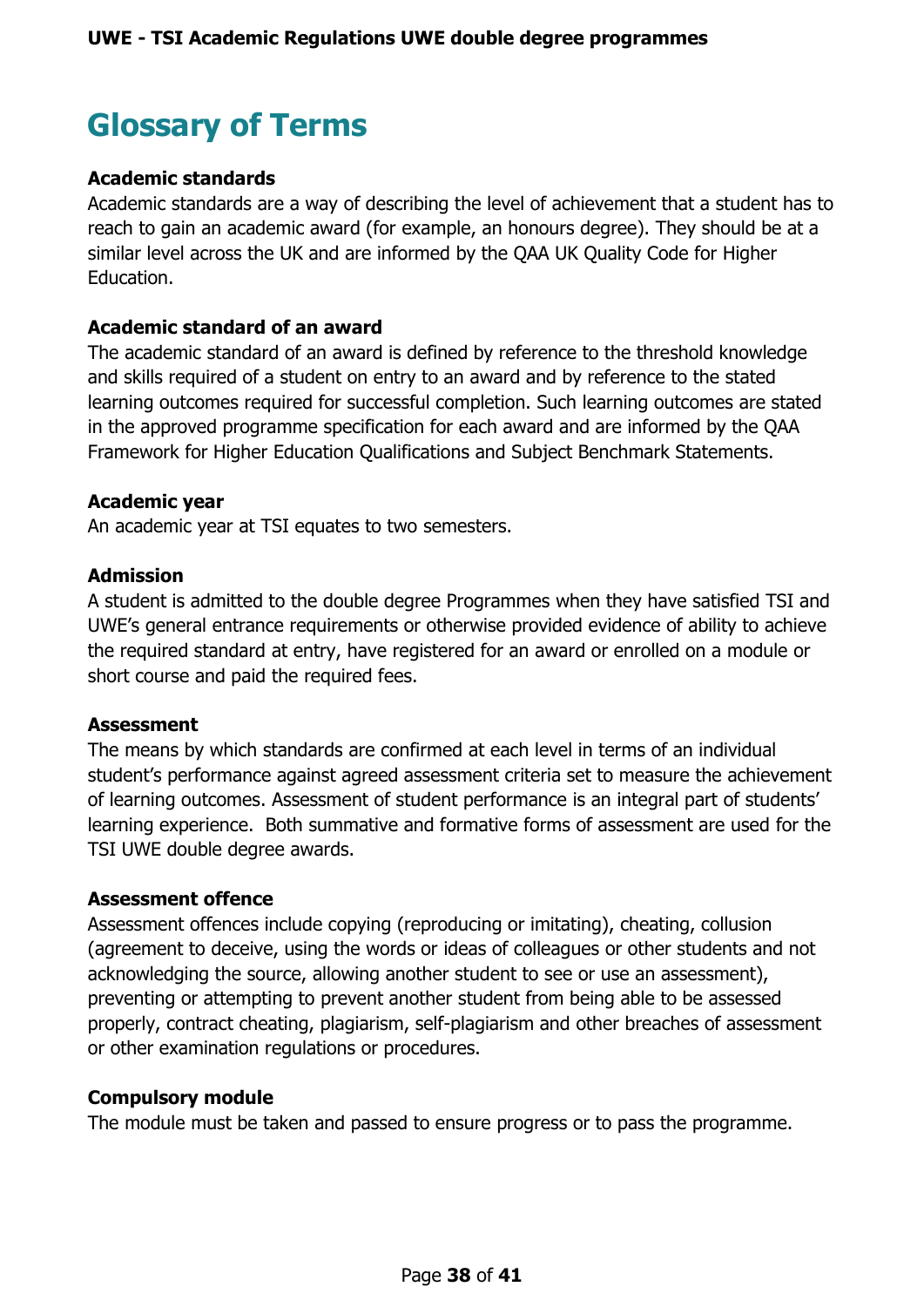## **Contact hour**

Contact hour is a period of direct access between academic staff and students, during which study programme tasks are carried out for the purpose of meeting the programme outcomes.

#### **Controlled conditions**

Completion of work for assessment under conditions prescribed to guarantee that the work is that of the student alone and that there is parity of treatment between all students undertaking the assessment. Assessment under controlled conditions normally means assessment at a prescribed time and in prescribed conditions involving TSI controlled invigilation or supervision. Other forms of assessment under controlled conditions can be undertaken, providing that the control exerted is sufficient to provide certainty that the work submitted for assessment is the student's own and that there is parity of treatment between all students taking the assessment.

#### **Credit level**

Credit level is an indicator of the relative demand, complexity and depth of learning and of the autonomy expected of the learner.

### **Differential level of award**

Indicates a particular level of achievement on an award. For honours degrees this is expressed as a classification and as merit or distinction for other types of award where this is specifically permitted by the regulations.

#### **Double Degree Award**

Students receive separate awards from both UWE and TSI, a collaborating degree awarding institution.

#### **Enrolment**

The process each year by which students select/confirm the modules they intend/are required, to undertake during that year.

#### **Examining boards**

University bodies with responsibility for confirming results, progression and classifying awards

#### **External Examiners**

External Examiners are academics from other higher education institutions, or professional practitioners, who are appointed by UWE in order to judge students for assessment, ensure that the approved assessment regulations are applied and ensure that provision is of an appropriate quality and comparable with similar provision in other UK HEIs.

#### **Force majeure**

An approach used to manage the impact of something that interrupts the expected course of events and which restricts participants from fulfilling obligations.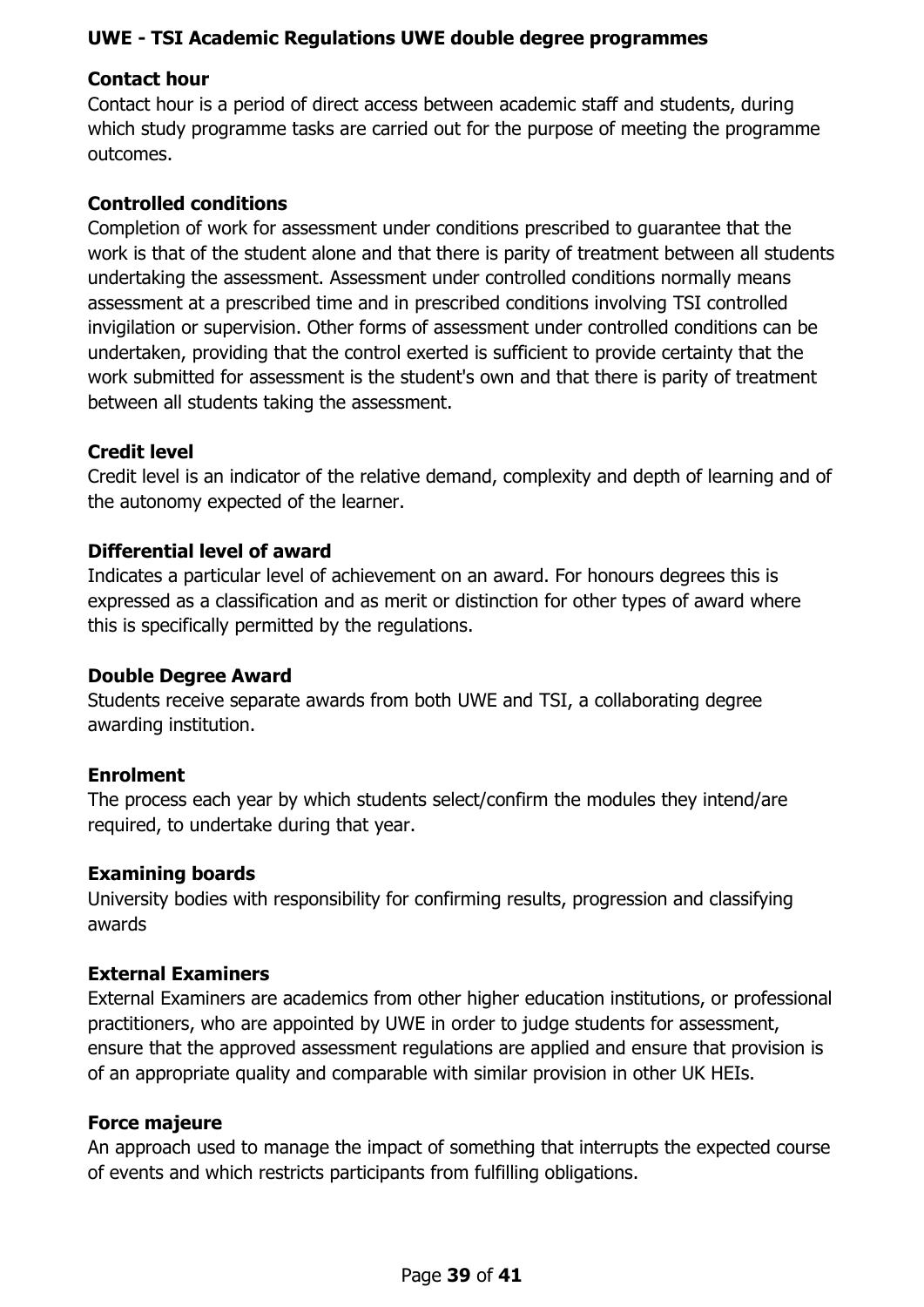#### **Formative assessment**

Assessment which constitutes a learning experience in its own right and is usually not included in the formal grading of the work.

#### **In good standing**

A student who is not in tuition fee debt to TSI or subject to any TSI proceedings relating to conduct or expulsion for academic reasons at the point specified.

#### **Internship hours**

A period of approved work-based learning or study in a host organisation or institution approved as part of a double degree for this purpose, as defined in the requirements of a specific award.

### **Learning outcomes**

Statements of what a learner is expected to know, understand and/or be able to demonstrate after completing a process of learning.

### **Moderation**

The process by which assessment processes can be confirmed as being consistent across modules – examples of moderation include double marking and sampling of assessment by External Examiners.

### **Module specification**

The approved and authoritative statement of the teaching, learning and assessment requirements for a module. Module specifications for the UWE double degree awards are published on UWE University websites, being sourced originally from the UWE module specifications.

#### **Named award**

An award with a descriptor which has specified entry, curriculum and assessment requirements (e.g. BSc (Hons) Computer Science with Software Development).

#### **Optional module**

Where the programme structure permits students to choose a module from a list of options. An option must be attempted but it does not have to be passed in order to proceed or graduate. An alternative module may be taken if necessary to achieve the minimum number of required credits.

#### **Ordinances**

The Ordinances are authorised by the UWE Board of Governors and provide the framework for the University's academic activity and are implemented through the Academic Regulations.

#### **Professional Masters programmes**

In Latvia, professional programmes include extensive internship hours and credit points. The number of hours depends on the programme.